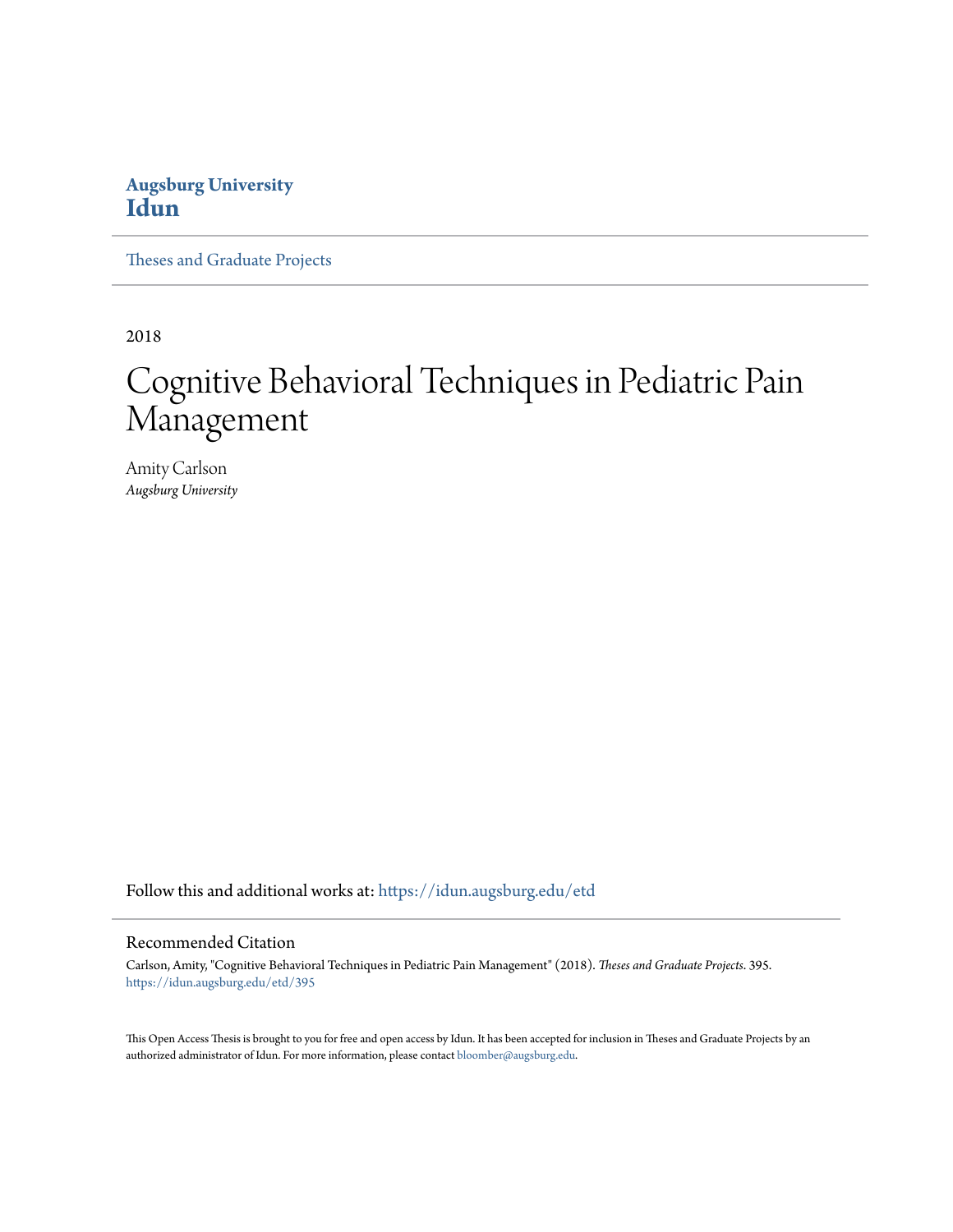Cognitive Behavioral Techniques in

Pediatric Pain Management

By

Amity Carlson, MS

Skye Peltier, MPH, PA-C - Advisor

Paper Submitted in Partial Fulfillment Of the Requirements for the Degree Of Master of Science Physician Assistant Studies Augsburg College August 9, 2017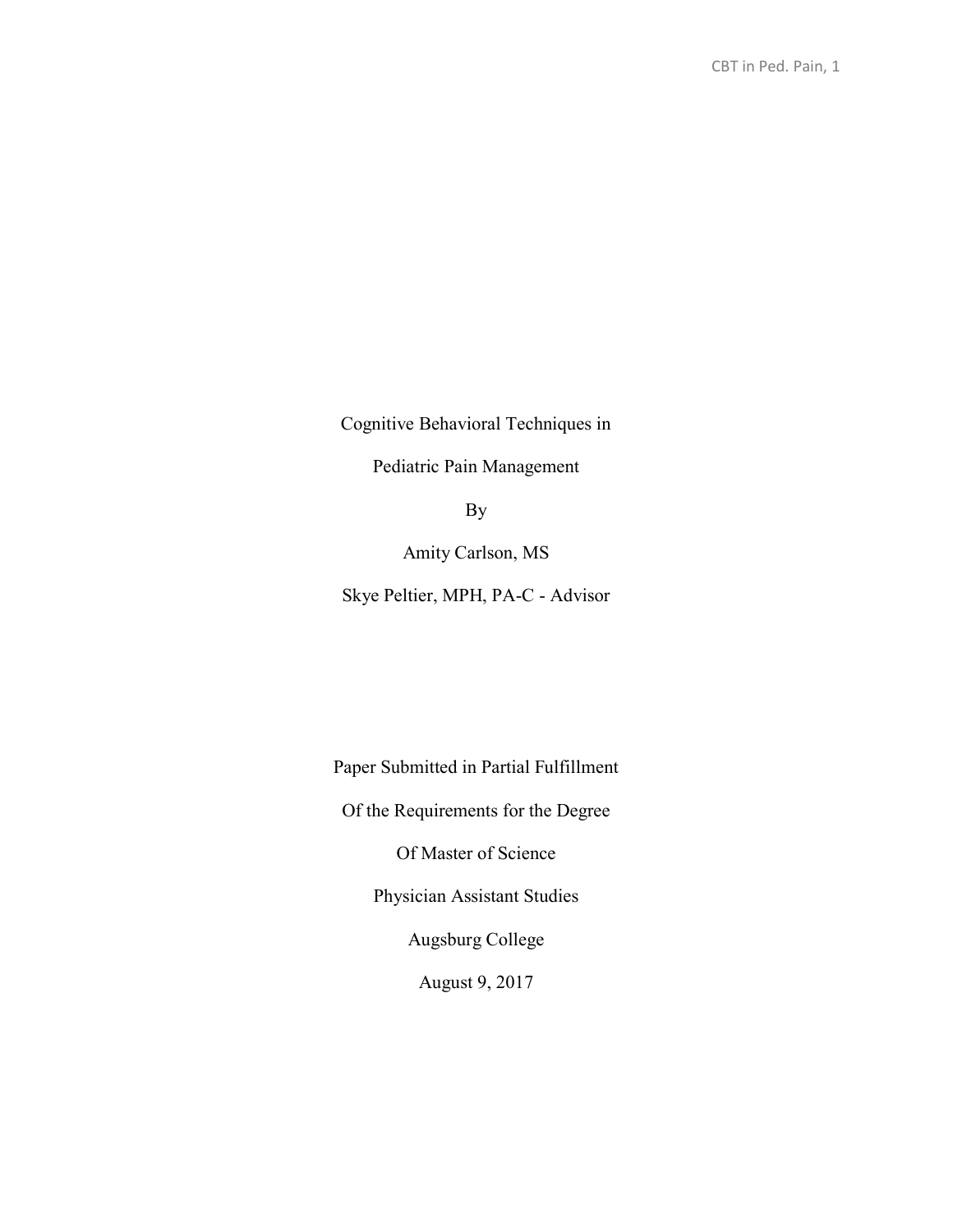# **Table of Contents**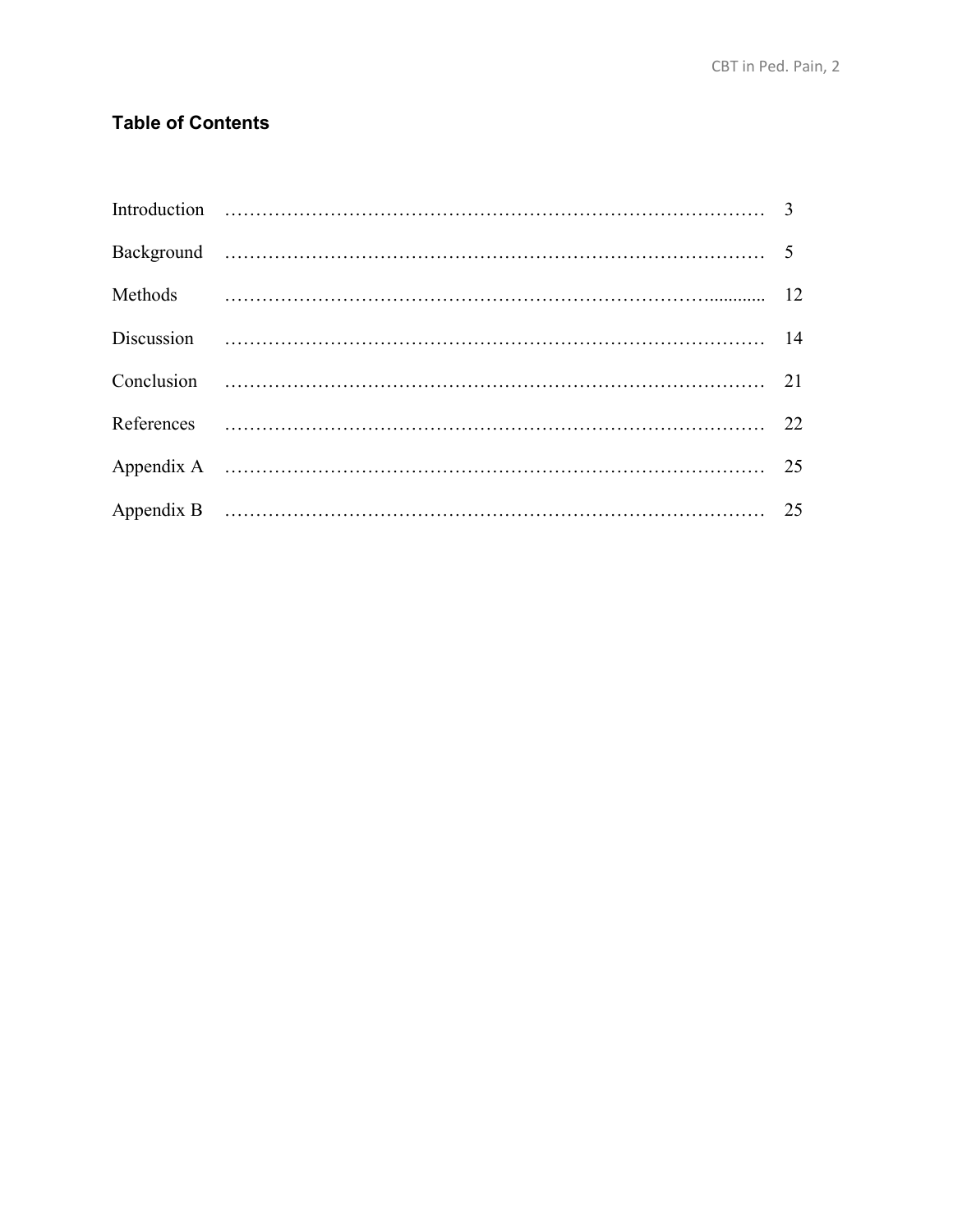#### **Introduction**

Pain is a common experience in childhood. One in 4 children experiences chronic pain.<sup>1</sup> Nonspecific abdominal pain occurs in  $10 - 15\%$  of children, of whom only  $5 - 10\%$  are found to have a specific organic cause.<sup>2</sup> Seventy-eight percent of children receiving treatment in the emergency department report having pain, and the assessment and treatment of this pain is often inconsistent and not well controlled.<sup>3</sup> A 2017 survey done at Minnesota Children's Hospital found that pain from needles was the least well-controlled.<sup>4</sup> Most people are familiar with the use of needles in health care through vaccines; there are disorders that require regular, ongoing use of needles for testing and treatment. One example is hemophilia, a type of bleeding disorder that is treated with prophylactic infusions of missing blood factors. These can be required several times per week, so children must learn to tolerate needles on a regular basis.<sup>5</sup> The treatment of pain, especially in pediatrics, can be complicated; having multiple options available for pain relief can be very helpful to providers.

The use of pain medication has been under scrutiny recently. The rise in opioid addiction and opioid-related deaths have resulted in increased health care provider vigilance related to the prescription of pain medication. This is especially true in the field of pediatrics. Children do not respond to medication in the same way as adults; extra care must be taken to treat pain appropriately and avoid prescribing substances that could ultimately do harm.

Cognitive behavioral therapy (CBT) is a familiar treatment for use in mood disorders, such as depression and anxiety. It encompasses a range of techniques that use educational, social learning theory, relaxation, and visualization methods to change physical and emotional reactions to stressful events. These treatments have been documented to promote attitudinal changes in patients thinking and behavior from a psychological point of view. CBT is now being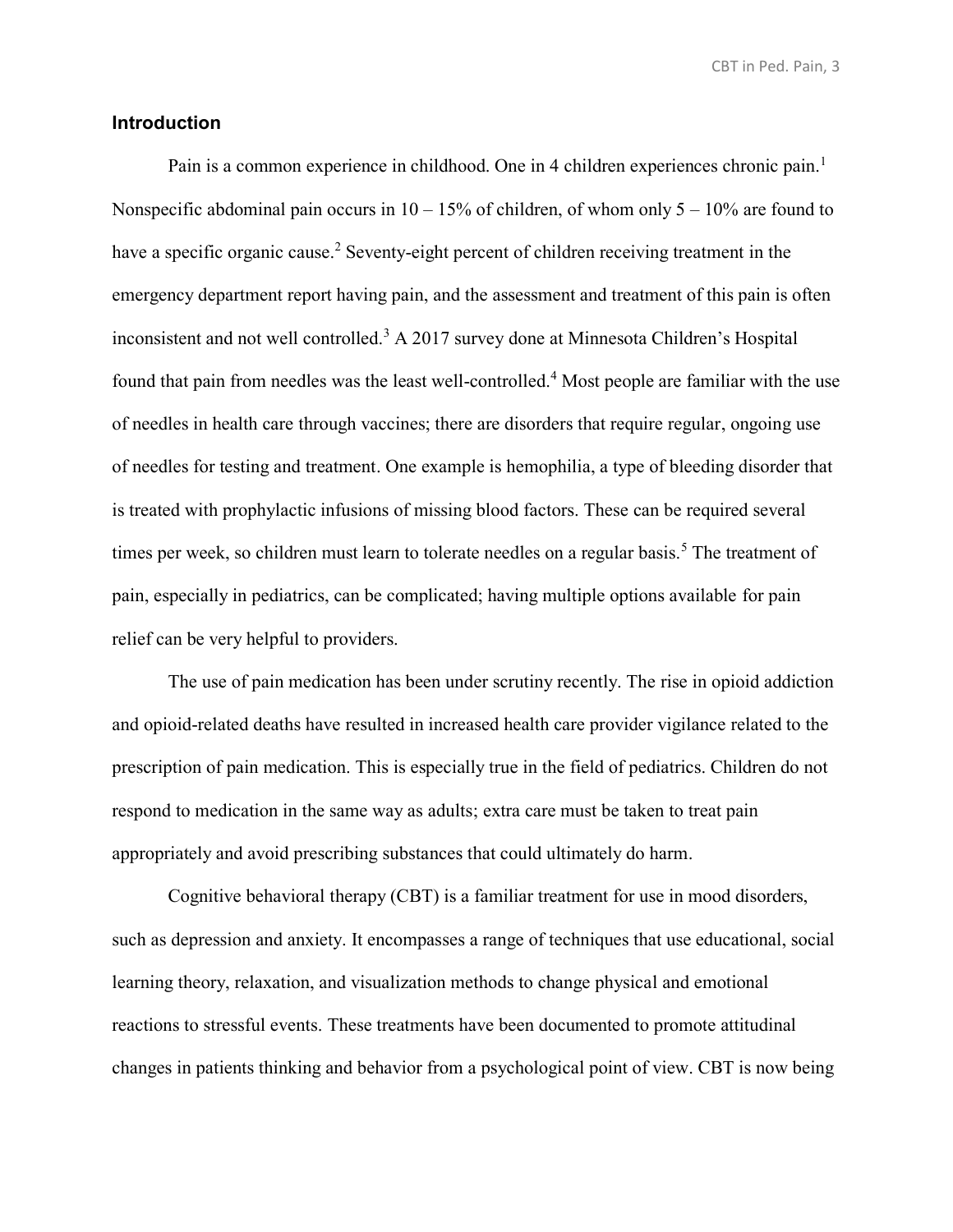studied as an adjunctive pain treatment. It is of special interest in pediatrics, as it potentially can provide a means of reducing pain and anxiety without the risk associated with medications. This paper focuses on the use of CBT for the decrease of pain perception in children with bleeding disorders who must learn to self-administer peripheral infusions.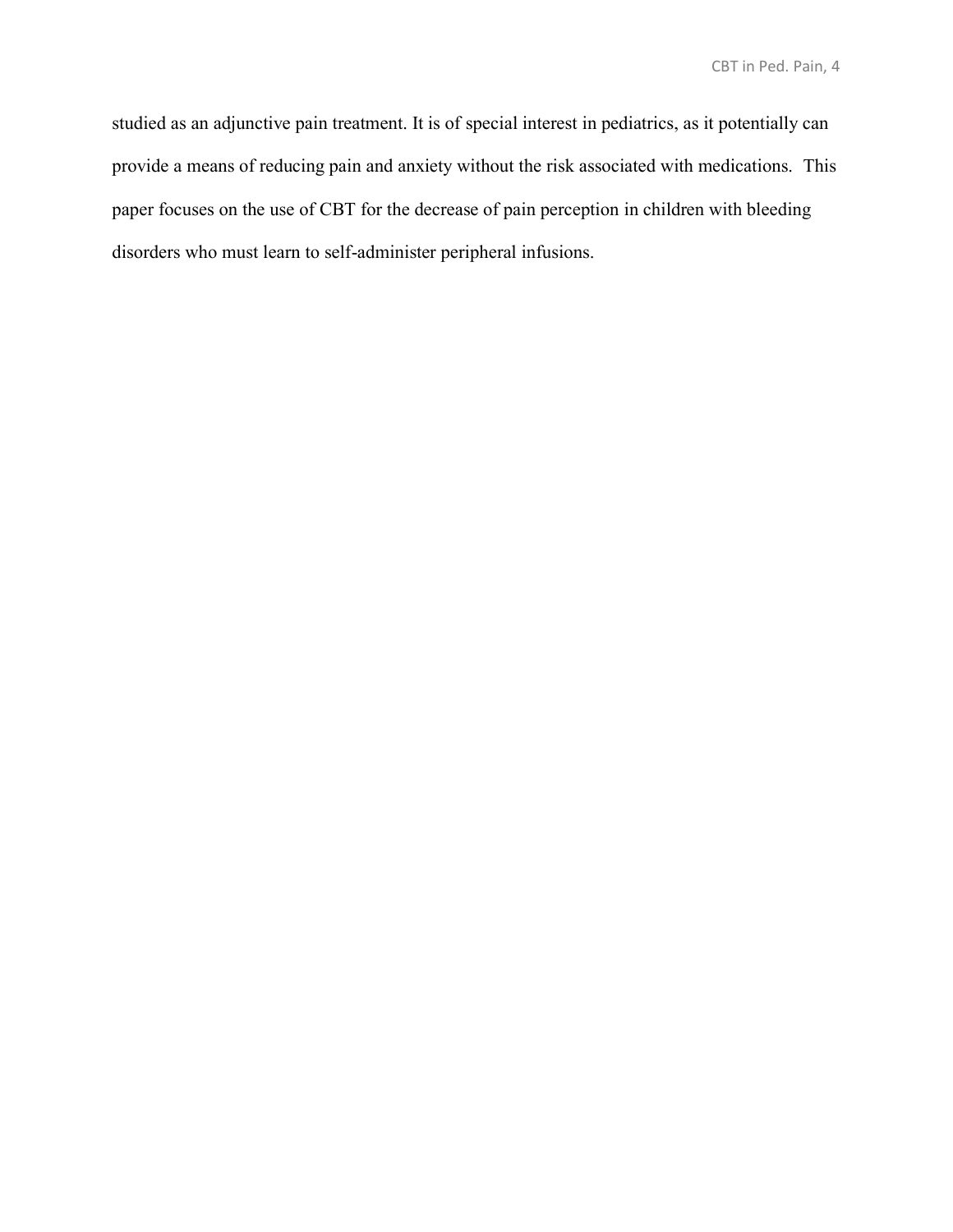#### **Background**

The use of cognitive behavioral therapy (CBT) techniques can be a powerful adjunct to treatment of pain in children. By decreasing anxiety and increasing coping skills, these techniques help children to feel less discomfort from illness, injury, or procedures. When children have coping skills to deal with difficult situations, they feel less scared. Decreased anxiety leads to better outcomes, including less analgesic use, less emergence delirium postprocedure, and faster discharge from care.<sup>3</sup>

Pediatric pain management is an important aspect of care that has not always been emphasized. Early experience of pain has been found to lead to increased pain sensitivity later in life.<sup>3</sup> Healthcare providers have become more aware that even very young infants can feel pain and there is a growing need to identify methods that can control pain without causing harm to patients. Techniques such as relaxation, distraction, imagery, comfort objects, and honest explanation of procedures, geared to the proper developmental stage, can impact the child's perception of pain.<sup>3,6</sup>

Assisting parents with the use of CBT techniques can also decrease children's experience of pain. Children sense anxiety in their parents, and this can increase physical discomfort. Parents are disturbed by seeing their child in pain, and so this becomes a vicious cycle. By giving the parents techniques to help their child, the parents become less distressed, and therefore the children become less distressed. Having the parent lead the child in deep breathing, providing distractions, using humor, or just talking can help to calm the child. Empathy from the parent has been found to increase children's anxieties in these situations.<sup>3</sup>

The use of psychological techniques as pain management has been increasing. Behavioral techniques, based in classical and operant conditioning models, aim to produce specific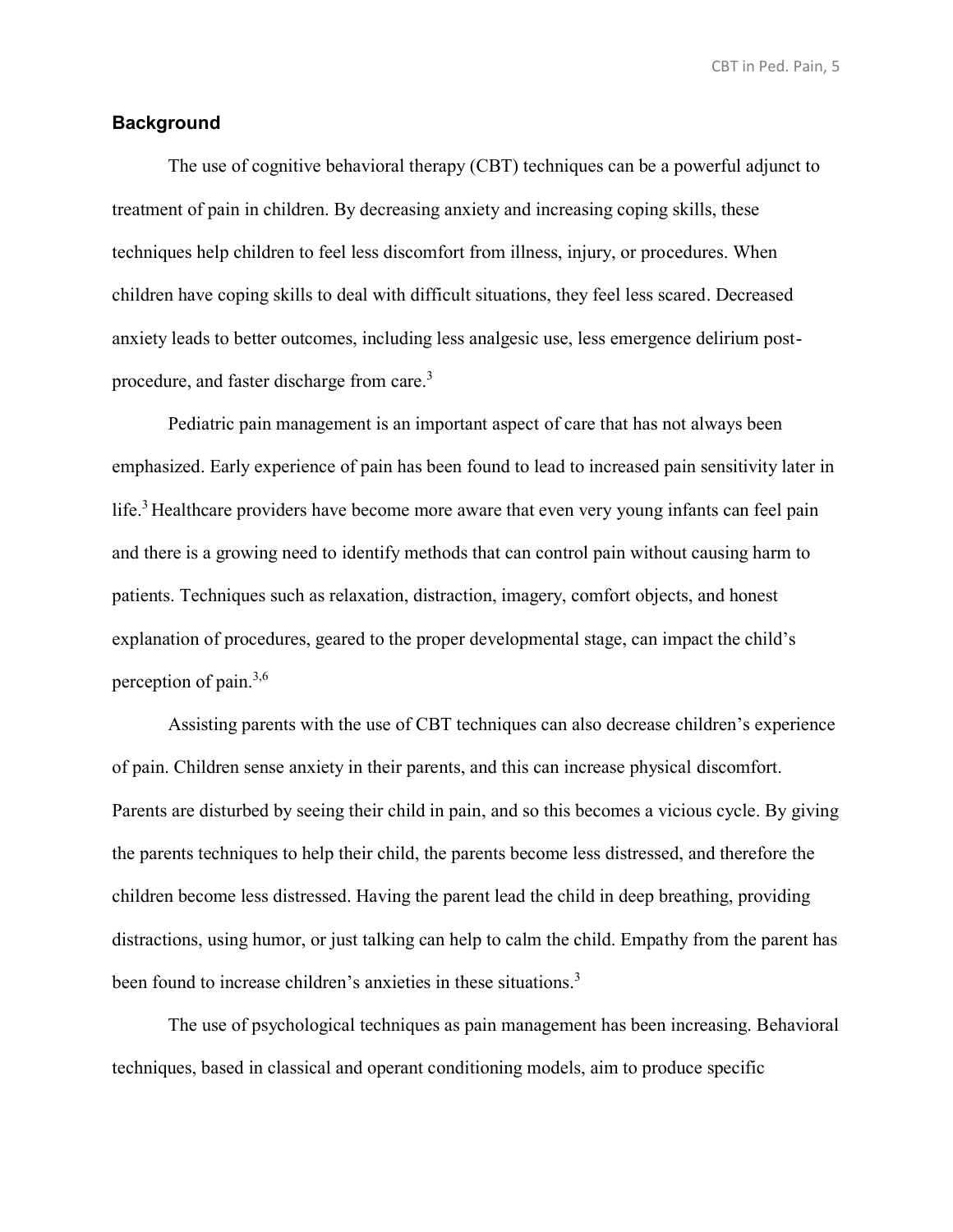behavioral changes that are incompatible with pain. Classical conditioning is a reductionist model that describes learning in terms of the pairing of stimuli with responses. A stimulus that results in a naturally occurring response in the individual are both termed "unconditioned". When a neutral stimulus is paired in time with the unconditioned stimulus, eventually it will be able to produce a similar response independent of the original stimulus, at which point they are referred to as the conditioned stimulus and response.<sup>7</sup> This can have a negative effect, as in producing a phobia of needles (the needle being a neutral stimulus until it is associated with pain); it can also be used to produce a positive effect (a comfort object, such as a teddy bear, that is associated with feelings of relaxation and safety). In operant conditioning, as developed by B.F. Skinner, an operant is an intentional action. The application and/or removal of consequences in the environment influences the individual's behavior. Consequences that increase the behavior are termed reinforcers, and ones that decrease the behavior are termed punishment or extinction. <sup>8</sup> As an example, increasing school attendance via reinforcement, reward, or token economies such as gold stars on a calendar are techniques based in operant conditioning principles.<sup>8,9</sup> Behavioral theories characterize learning and outcomes in terms of outwardly observable phenomena, with little regard to the internal mental or emotional workings of the individual.<sup>7</sup>

Social learning theory, as developed by Albert Bandura, has been described as a bridge between behavioral and cognitive theories. In the social learning theory paradigm, the individual learns behavior by observation and imitation. The learner is actively processing the information between stimulus and response, although the occurrence of reinforcers and punishers are still assumed to influence the frequency of behaviors.<sup>10</sup> This approach can be utilized with role models, imitation, and guided rehearsal in the development of new skills. Finally, cognitive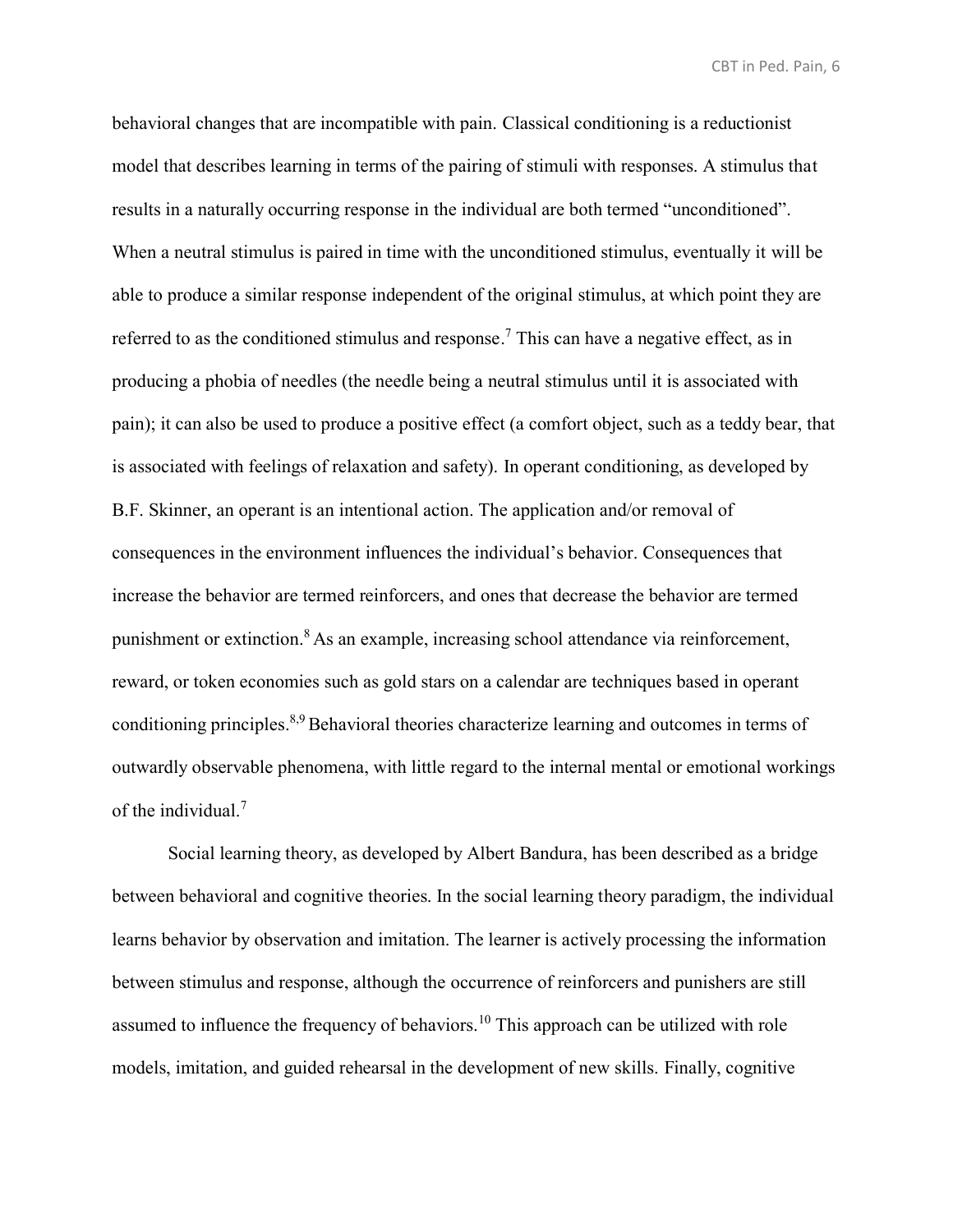theories are rooted in the idea that all behavior can be attributed to cognitive processes, such as memory, perception, language, and attention. These are considered mediational behaviors between the input of stimulus and the output of a response.<sup>11</sup>

Cognitive behavioral therapy (CBT) has grown from these early models and encompasses a variety of techniques, including relaxation, biofeedback, imagery, and distraction. Hypnosis, which combines deep relaxation with imagery under the direction of a trained therapist, is sometimes broken out as a separate technique, though it shares many similarities with the relaxation and imagery of CBT. These techniques all help to decrease the sympathetic activity associated with anxiety and pain, which reduces the intensity of the experience.<sup>6</sup> CBT can be delivered through a traditional face-to-face model; through group modalities, which has shown success with treating pain associated with irritable bowel syndrome, headache, and pain-related school absence in children; and through the internet, as a time and cost-effective treatment model.<sup>1</sup> Internet-based CBT has shown efficacy in improving physical functioning in children with idiopathic chronic pain. Adolescents aged 11-17 participated in an online weekly module that covered chronic pain education, stress, relaxation techniques, sleep hygiene, cognitive skills, physical activity, and pain relapse prevention. Post-test and 3-month follow up indicated improvements in reported pain intensity, activity limitations and depression compared to a wait-list control group.<sup>12</sup>

Specific techniques have been found efficacious with differing situations. The use of affirmations, thought-stopping and cognitive restructuring has been reported to lower pain reports with sickle cell disease patients. Distraction was found to reduce anxiety (though not the feeling of pain) when used with children during laceration repair; parents of young children reported that their children seemed to be in less pain using this technique.<sup>3</sup> Imagery, modeling,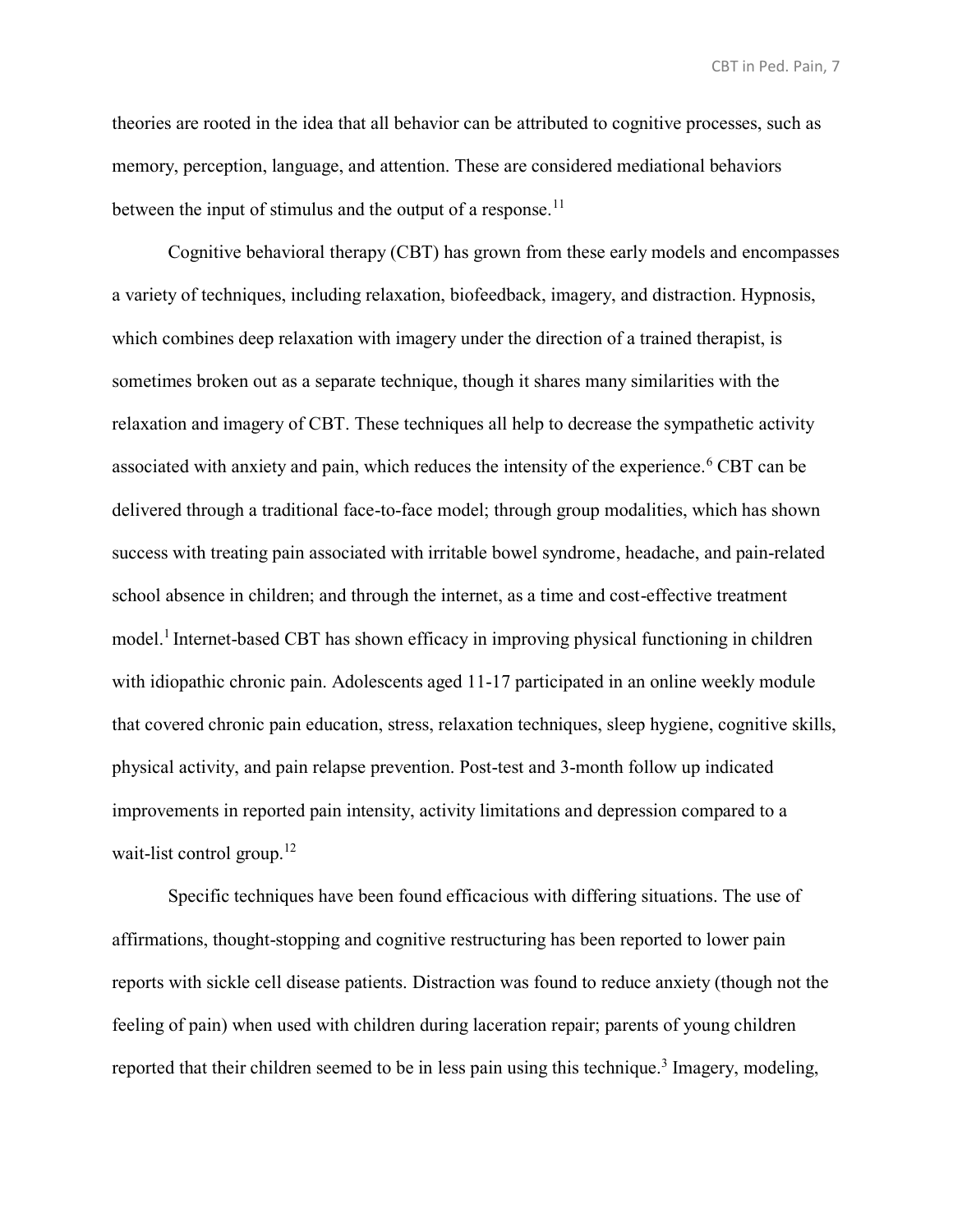behavioral rehearsal, and reinforcement has been shown to decrease pain and distress for children undergoing painful procedures such as lumbar puncture, venipuncture, burn treatment, and injection.<sup>6</sup> Hypnosis combines deep relaxation with focused attention on imagery. This technique has been used with the treatment of headache, sickle cell anemia, chronic abdominal pain, and acute procedural pain. The use of deep breathing with autogenic or progressive muscle relaxation reduces anxiety. Guided imagery may help to decrease descending signals from the brain and block pain signals.<sup>3</sup>

Systematic reviews of CBT have shown significant reduction of pain and disability in headache and mixed or non-headache pain. These findings hold true in both traditional and remote delivery of treatment, though the strength of the studies have varied. Pain and disability were both decreased for headache when using traditional relaxation and other cognitive therapy techniques.<sup>9</sup> The multimodal use of self-hypnosis, guided imagery, distraction, and relaxation techniques fared better than placebo medication, meditation, or both together.<sup>6</sup> The authors also saw promising evidence for this remote delivery of CBT, although many studies suffered from small sample sizes and unclear performance bias.<sup>13</sup>

Sickle cell anemia patients were found to benefit from CBT in a Cochrane systematic review. Measures of quality of life (higher daily functioning, increased confidence); health beliefs (decreased influence of external factors, increased internal locus of control); and the affective components of pain all saw improvement. Patients also reported that patient education helped to improve their attitude toward medication and toward medical personnel. This study did not find a decrease in the sensory component of pain.<sup>14</sup>

A randomized controlled trial (RCT) of the use of CBT in children with nonspecific recurrent abdominal pain (RAP) showed promising results. The researchers worked with children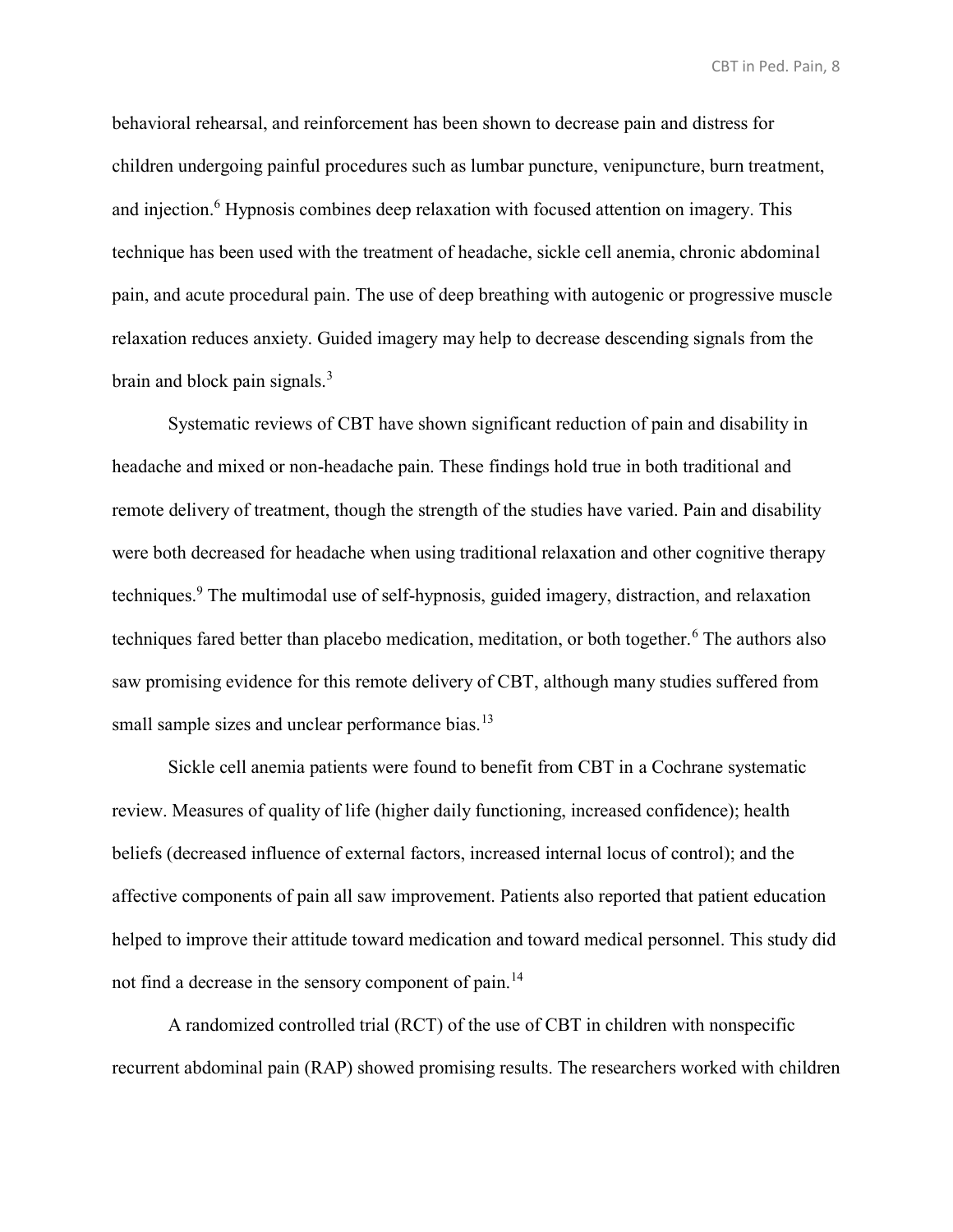ages 6 to 12 years old who had recurrent bouts of paroxysmal abdominal pain over a period of at least 3 months. The kids in the experimental group were given 8 sessions of treatment covering CBT techniques including distraction, competing activities, self-efficacy, relaxation, imagery, and self-administration of rewards. At follow up, 87.5% of the experimental group reported being free of pain, versus 37.5% in the control group. Improvements in the experimental group were reported by teachers and tended to generalize across settings.<sup>2</sup>

The use of CBT and self-hypnosis as separate techniques were put to the test against standard lidocaine injection treatment in helping children to deal with bone marrow aspiration, a painful procedure which often left children irritable, depressed, withdrawn, and with trouble sleeping due to the experience. Cancer patients between the ages of 5 to 15 years old were randomly assigned to groups using hypnosis (relaxation with visual imagery) plus lidocaine, CBT (progressive muscle or autogenic relaxation, breathing exercises and redirection of thoughts without use of visual imagery) plus lidocaine, or a standard care lidocaine injection control group. The results showed no difference in pain, anxiety, or observer reports of pain at baseline, but there were significant reductions on all three measurements for both the hypnosis and CBT groups, with hypnosis providing the strongest effects.<sup>15</sup>

Cognitive techniques have also been used to help children deal with chronic illness. A qualitative study done in the United Kingdom looked at coping skills used by boys diagnosed with hemophilia A or B. The boys in the study were ages 4 to 16 years old. They all received care through a pediatric hemophilia clinic, and they represented the first generation of hemophilia patients who received intensive levels of primarily preventative care.<sup>16</sup> Hemophilia, and other bleeding disorders, are often treated with prophylactic infusions of clotting factors that are not produced by the patient in sufficient quantity. The severity of the disorder varies between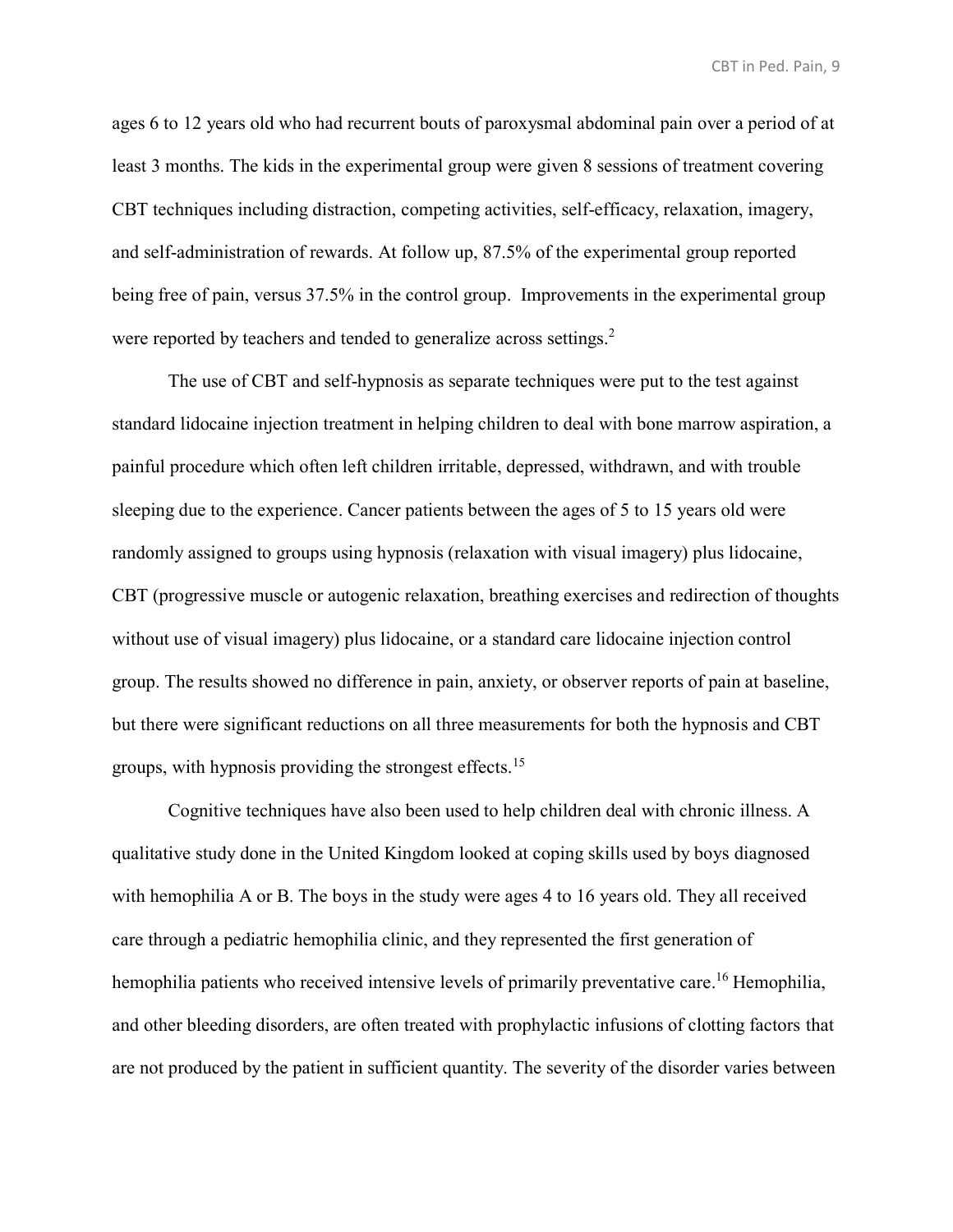individuals. Those with a severe deficiency of a factor, generally producing less than 1% of the normal amount, must be given infusions of the factor prophylactically to prevent bleeding that can occur due to normal activities. Those with less severe disease can infuse less often, or on an as-needed basis if there is trauma due to an accident or vigorous physical activity.<sup>5</sup> Bleeding within the joint can lead to damage and arthritis early in life if not controlled. Therefore, the ability to self-infuse factors provides patients with increased independence and decreased disability later in life, notes Skye Peltier, MPH, PA-C with Children's Minnesota Cancer and Blood Disorders Clinic and University of Minnesota Center for Bleeding and Clotting Disorders (conversations, July 9 – 14, 2017). By helping children to deal with the pain and associated anxiety of frequent procedures, providers can increase patient adherence to treatment and facilitate improved health outcomes.

In the past, treatment focused on symptomatic relief after bleeding had occurred. The availability of prophylactic clotting factors produced a shift in treatment and lifestyle for this group of children. They reported higher quality of life levels, and participated in many of the same activities as their peers, but they also needed to increase their management skills of their disease. To maintain their active lifestyle, they needed to reliably follow their medical routines, learn to self-infuse, recognize when they were having a bleed, and appropriately judge risk of their activities.<sup>16</sup>

Many of the patients had older family members who also had hemophilia. These older patients were not treated prophylactically, and would experience painful bleeds that led to decreased activities and more social isolation. Advances in treatment created more opportunities and freedoms for these young people, but they did not have the role models to demonstrate the necessary self-care skills. A 4-stage model of community; independence and confidence;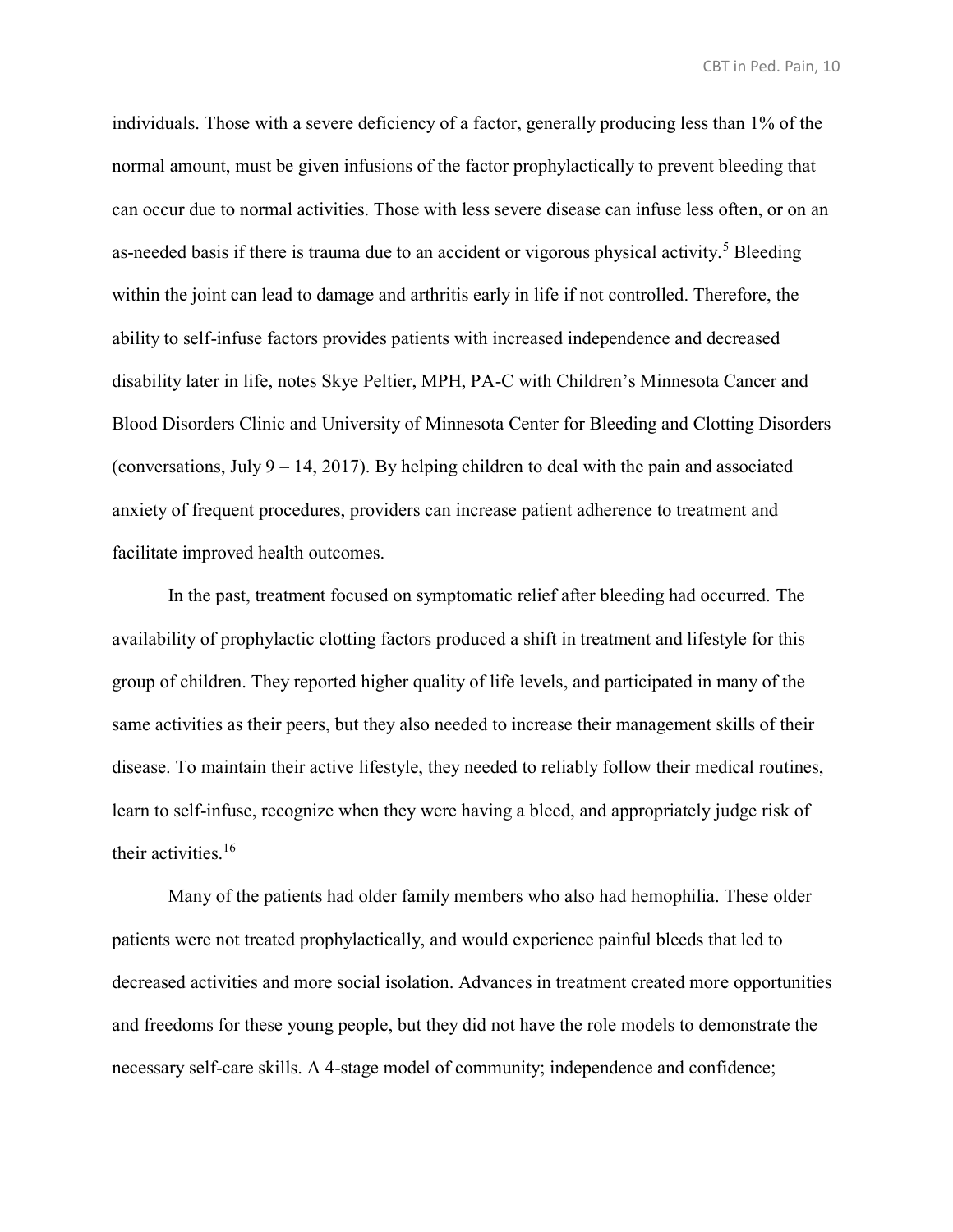knowledge and skills; and engagement in self-care was used by the treatment facility. Selfinfusion can be clumsy and difficult for children to learn, since they often need to perform venipuncture one-handed, and often learn it ambidextrously so that more sites will be available. The boys reported anxiety about performing it wrong and causing an injury and a bleed. But selfinfusion allows more freedom and independence. Strict attention to a medical routine also decreases the chance of a bleed that would disrupt their normal activities. The adolescents found that putting an increased focus on their routine medical care meant that they could spend less time overall dealing with their medical problems. The authors noted that, as an early group to be living with hemophilia as a controllable condition, the patients have become experts in dealing with their illness. The cognitive skills of self-management, recognition of physical cues, coping with anxiety, health education, planning, risk-management, and increased use of social skills all factor into the boys' ability to deal with their condition.<sup>16</sup>

Treatment of pain is an important factor in providing health care for young people. Untreated pain can produce poorer physical outcomes and increase anxiety in children and their families. While the use of medication is an option in reducing discomfort, there are adverse effects with the use of pharmaceuticals, and they do not always produce complete pain relief. The use of CBT can be an important adjunct in providing comfort and increasing a sense of selfefficacy in our young patients.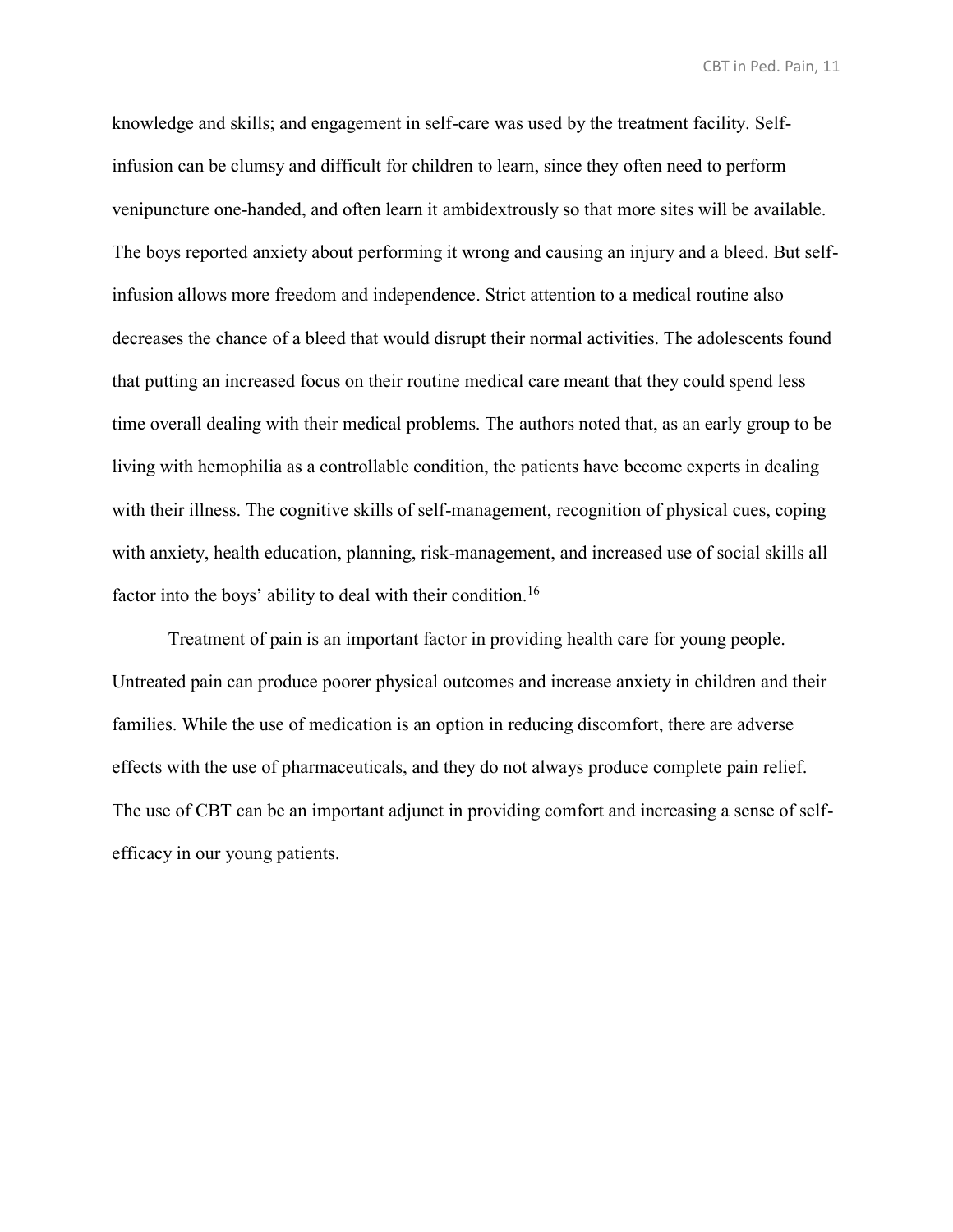#### **Methods**

The keywords "pain", "chronic pain", "cognitive behavioral therapy", "cognitive behavioral techniques", "pain management", "hemophilia", "chronic illness" "nonpharmacological" were searched in PubMed. The *Cochrane Database of Systematic Reviews* website was searched for "cognitive behavioral therapy", and "chronic pain". 222 articles were elicited from PubMed and 4964 from the *Cochrane Database of Systematic Review*s search. Criteria for inclusion were articles and studies that covered the use of cognitive behavioral techniques in the treatment or prevention of pain in patients under 18 years of age. Exclusionary criteria included a primary focus on adult subjects, and a lack of a cognitive behavioral component in pain management. Eleven articles and studies were included that met the stated criteria. Five articles and 1 oral presentation that provided factual background on psychological theories and hemophilia were also included.

Observation of the Hemophilia Foundation of Minnesota/Dakotas summer camp at True Friends Camp Courage North occurred July 9 – 14, 2017. This included observation (with participation as medically and legally appropriate) in set up of the health center; daily camper activities; prophylactic infusions; venipuncture education; bleeding disorders education; dispensing of medication; physical examination and management of pediatric illness, injury, and bleeding disorders; charting and record keeping. Staff, including hematologist/oncologists, pharmacists, physician assistants, nurses, social workers, genetic counselors, and physical therapists were observed and informal discussions regarding the nature of their work occurred during observation. Children at the camp were observed during prophylactic infusions, visits to the health center, and during camper activities. Informal discussions occurred with campers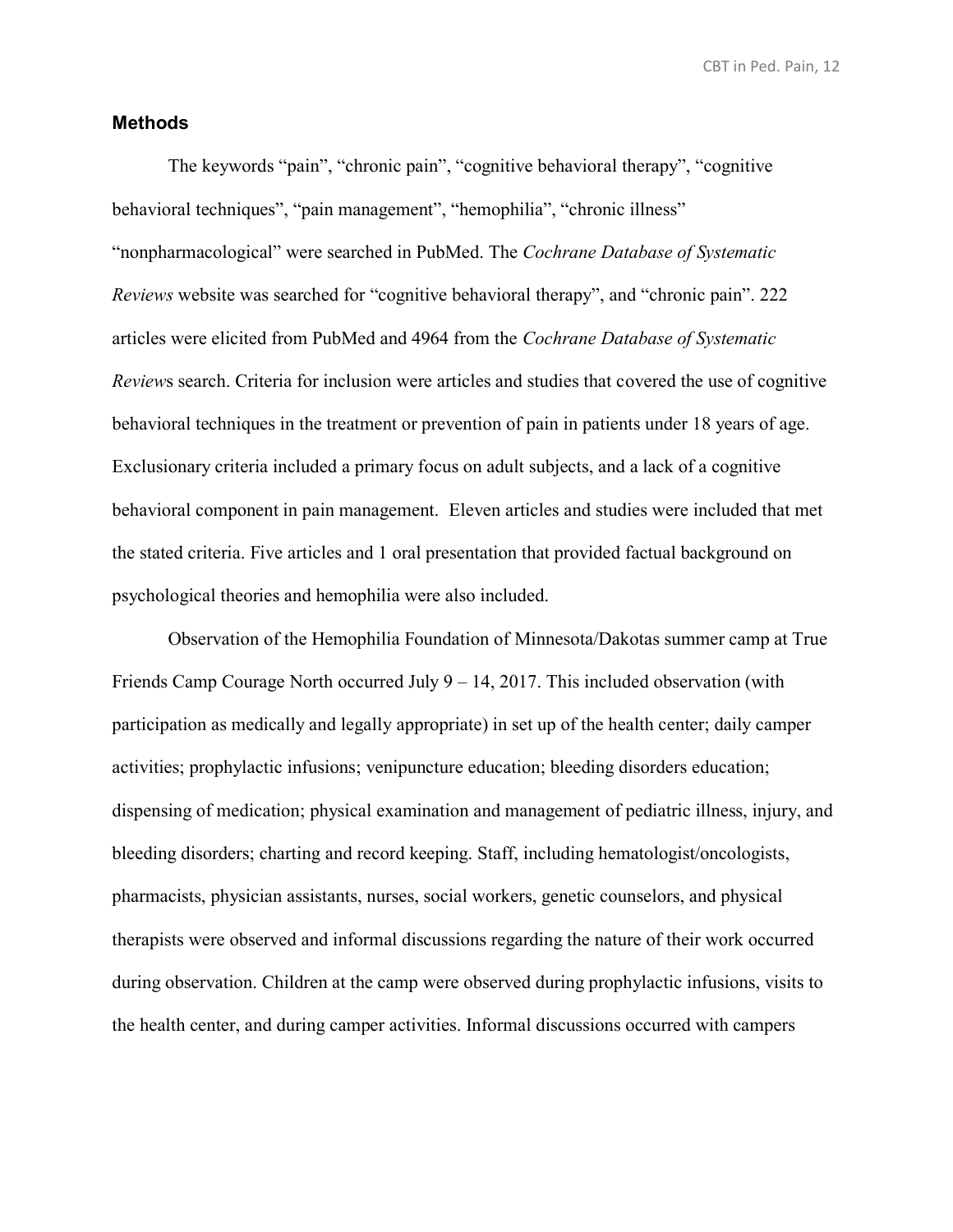regarding their experiences with hemophilia and the camp. Interviews were conducted with

health care provider staff and volunteers via face-to-face interview and email.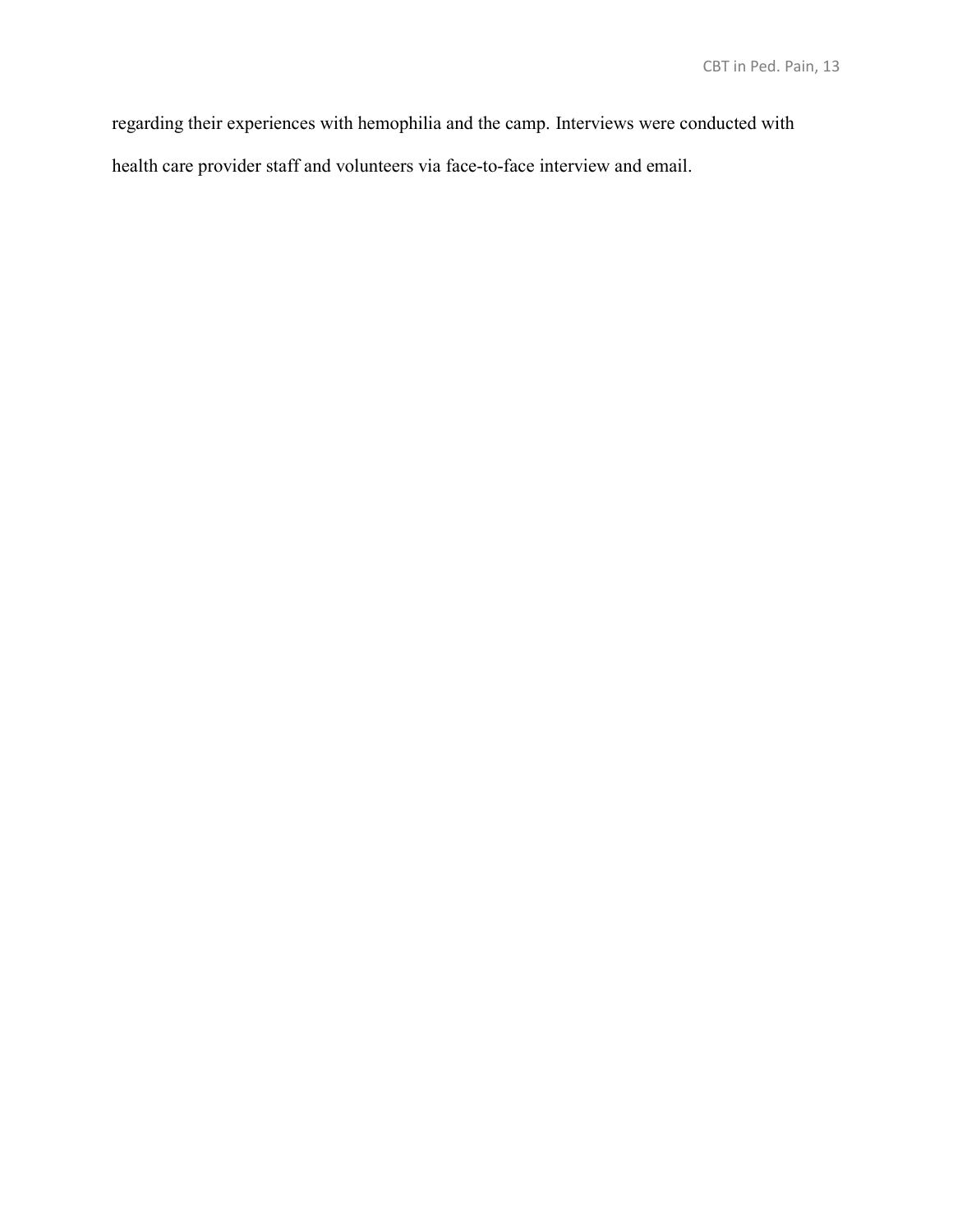#### **Discussion**

Many studies of cognitive behavioral therapy techniques have shown encouraging results when used to mitigate pain in children and adolescents. There are numerous advantages to employing these methods. CBT avoids the dangers of adverse effects that are often associated with analgesics and opioids. The techniques can easily accommodate individual needs and situations. They can be customized to the appropriate developmental level of children at varying ages.<sup>3</sup> Delivery of the services can be done in-person or remotely via the telephone, internet, computer program, or as bibliotherapy.<sup>13</sup> This allows the techniques to be used by patients who are isolated or have limited mobility. Studies have shown these treatments to have positive effects on pain. The techniques can also be used to decrease anxiety and facilitate adherence to treatment. Different techniques can be used as needed to develop personalized programs for treatment.

One case in point is the summer camp at Courage North, sponsored by the Hemophilia Foundation of Minnesota/Dakotas. This camp utilizes a multi-disciplinary approach. Staffed by hematologists, physician assistants, nurses, pharmacists, physical therapists, social workers, genetic counselors, and camp counselors, this facility enables children with bleeding disorders to have a typical summer camp experience while learning about the management of their condition. CBT is incorporated within the program to facilitate the learning or infusions and other self-care skills.

"Infusions are the biggest thing for most of the families. Unless you can master that skill it really limits everything," notes Susan Purdie, RN in an interview on July 13, 2017. As a staff member of the Children's Minnesota Cancer and Blood Disorders Clinic, Purdie teaches venipuncture to families and patients so they can do infusions themselves. The ability to do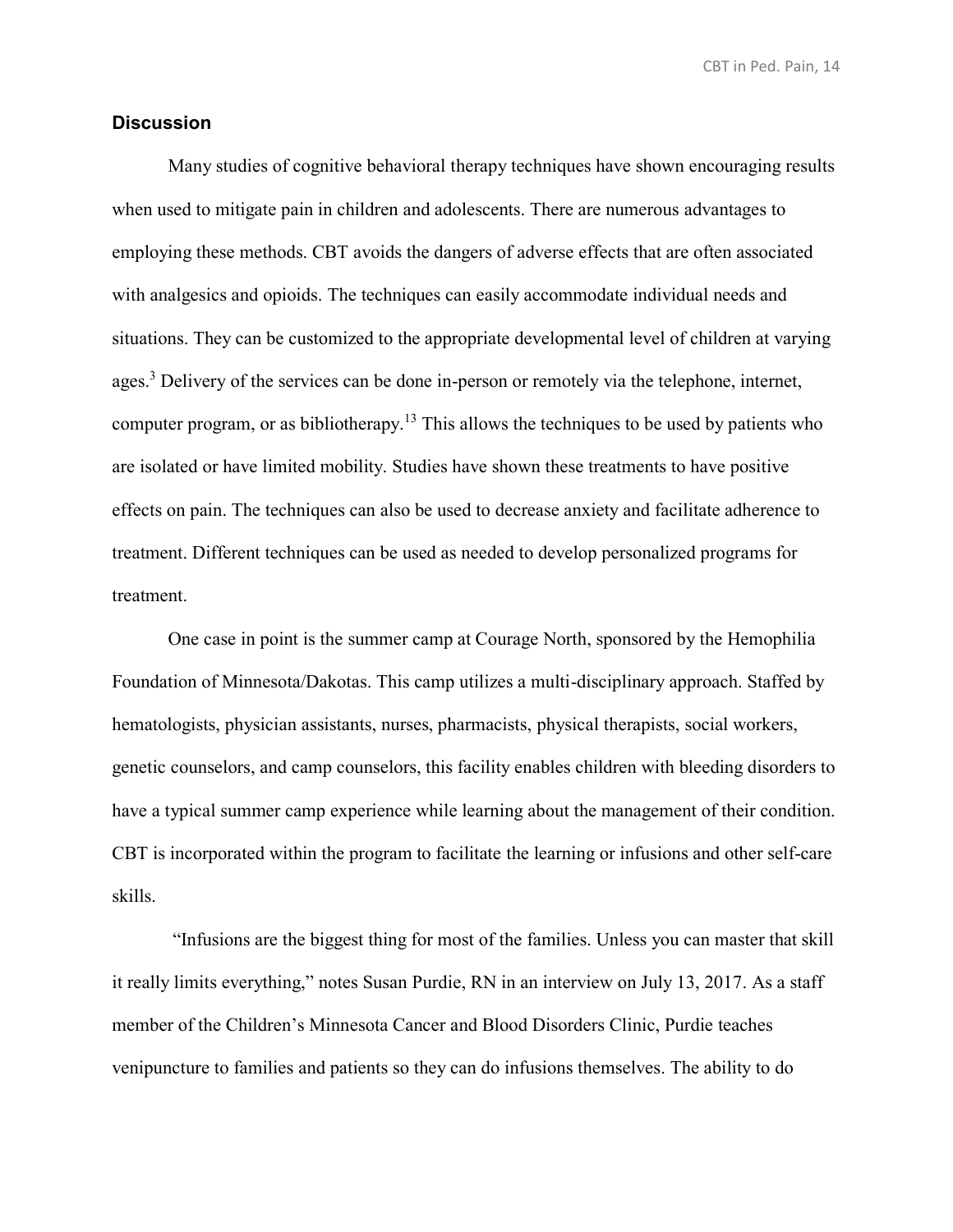infusions at home means that families are less reliant on clinic visits and home health care to provide this service; it also lessens reliance on a port, a device that allows quick access for infusions, but carries a much higher risk of infection and can limit children's activities due to that risk. Play therapy can decrease needle phobia and anxiety about the infusion process, and can be started at an early age. Purdie recommends letting kids play with syringes in the bathtub and practice "infusing" teddy bears and dolls to increase their familiarity with the medical procedures. "Involving your child in every part of the process… just make it all part of their language, part of their world, so all of those things are less scary." Hemophilia camp is an opportunity for the children to learn to do venipuncture independently, so that as they mature they are not reliant on family members. This minimizes the impact of the bleeding disorder on their social and emotional development. "We know if we start prophylaxis before the age of 4…the less joint damage you are going to have, the less arthritis issues as they age, so it's important to start it and then figure out how they can incorporate that into their lives and make it normal," says Purdie.

Cognitive behavioral techniques are woven into the camp experience and help kids to overcome their anxieties around treatment of their disorders. "There is a pervasive fear of needles in the human population," says Purdie. Camp helps to deal with that by normalizing the experience. Infusions are done as a matter of routine, which helps to decrease anxiety by providing consistency. Children are encouraged to do as much of the infusion process independently as they can. Kids are taught to identify their needed factor and dosage, gather needed supplies, clean the supplies and hands for sterile technique, apply a tourniquet, identify an adequate vein, and ultimately perform their own venipuncture and infusion. Younger and less experienced campers learn side-by-side with older campers who can model self-infusion and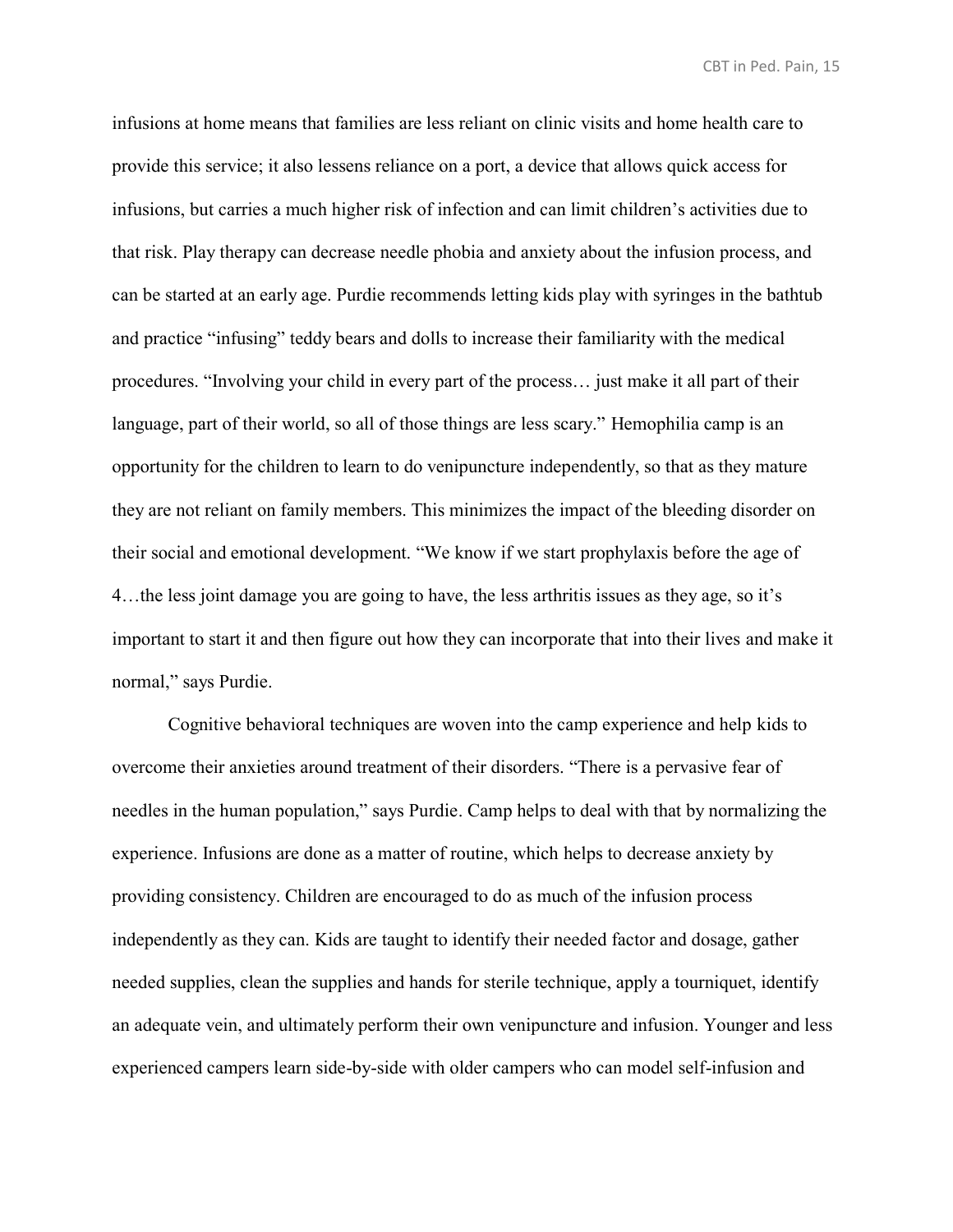provide support and understanding to their younger peers (observation of prophylactic infusions, Camp Courage North, July 9 – 14, 2017).

Health care staff teach venipuncture using demonstration, guided practice, and imagery, techniques rooted in cognitive and behavioral theories. Relaxation, deep breathing, and imagery help to decrease autonomic arousal which is associated with increased perception of pain.<sup>6</sup> Children are taught to breathe deeply using toys and visualization, in order to decrease anxiety and pain (interview, Susan Purdie, RN, July 13, 2017). The use of a "buzzy bee", a vibrating toy that is placed on the upper arm, provides distraction. Alterations in attention away from pain has its basis in cognitive theory.6,11 Visualization techniques are implemented to assist children in successfully entering a vein. Jay Charles, a nurse with the Hemophilia Outreach Center in Green Bay, WI, finds that both children and parents have the greatest struggles with the psychological aspect of infusions. The steps in venipuncture are not complicated, but when patients lack confidence in their own ability to perform the procedure, this in and of itself becomes a barrier to success. Visualization techniques are helpful in overcoming this hurdle (email communication, Jay Charles, RN, July 26, 2017). Cognitive restructuring around pain and needle phobia is also helpful. Many of the campers noted that they were scared to try infusing themselves, and that they were afraid of the pain, even if they were used to being infused by their families or health care workers. Several campers stated that they "powered through it" and decided to try selfinfusion despite their fear; and that once they tried they realized that the actual pain was not as bad as their fear of the pain (oral communications with campers during infusion periods, July 10 – 14, 2017). This experience can help children to reset the way that they think about the pain from a needle poke. Purposeful, directed changes in language, perception, and attention to promote desired changes have a basis in cognitive theories of learning.<sup>11</sup>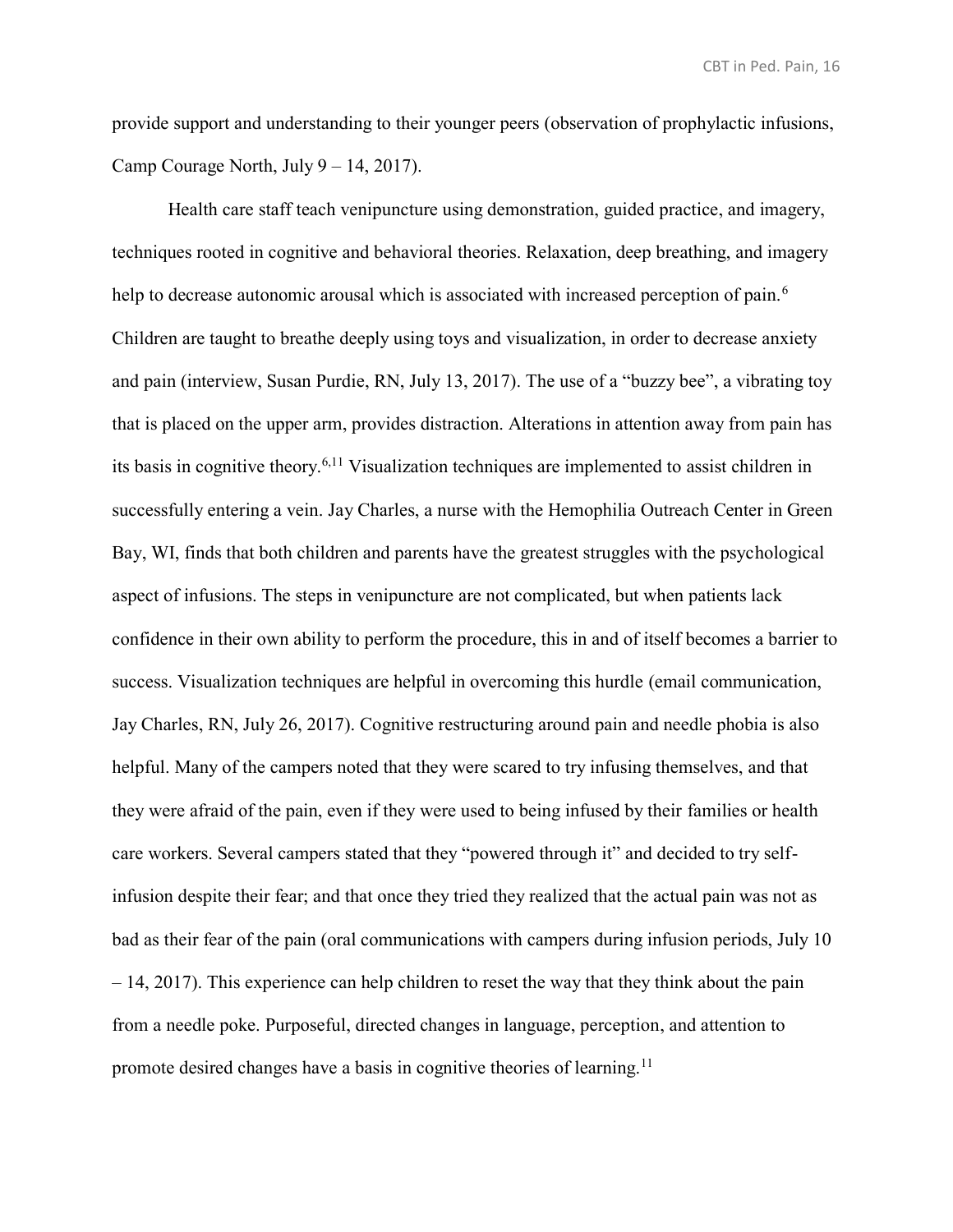Role modeling and peer support is a large component of the camping program. Social learning theory is utilized through the pairing of young campers with older campers who can provide a role model for self-care.<sup>10</sup> Campers come to the health center in groups for prophylaxis, increasing the opportunity for observational learning. During infusion periods, younger campers observe the older teens doing their own infusions. The teens describe what they are doing, and discuss their earlier experiences, challenges, and successes, with the younger children. "As a camper, the connection to others with hemophilia, same strives and struggles, pains and frustrations, was a very new and exciting aspect," said former camper and current volunteer Cody Morrow in an email communication dated 8/1/2107. Kids who are learning to infuse are given a lot of social support and encouragement by staff and other campers. The peer mentors give suggestions as to how they dealt with pain, fear, and difficulties as they learned to infuse. They also model an example of a child who can do their own infusions, making it a more approachable goal in the minds of the younger campers. Morrow states:

Self-infusion. I can't stress it enough… it is an absolute necessity in my opinion and the longer it takes to learn, the more risk to that individual…Generally, the longer the person waits, the worse their anxiety and stress will be and the harder the hurdle will be to overcome… A 5 year doesn't seem like they are big enough to go to Kindergarten on the first day, but you're amazed at how normal it seems after a few weeks. The independence of self-infusion is enormous, but it's also responsibility and ownership - they are in charge, it's their diagnosis, their arm, and their hand on the needle. In some talks at family retreats or annual meetings I've related infusion to brushing teeth and a mother of a college-bound boy was astonished, but that's how rudimentary it becomes and how simple I think it should be seen… In fact, I could probably infuse faster than the 2 minutes that most dentists recommend for brushing.

Bleeding disorders patients can become expert at managing their illness,<sup>16</sup> and sharing the use of coping and planning skills with other patients can provide a perspective beyond that which health care providers can give. Cheryl Hansen, physical therapist with Children's Minnesota Cancer and Blood Disorders Clinic, notes that one of the benefits of attending hemophilia camp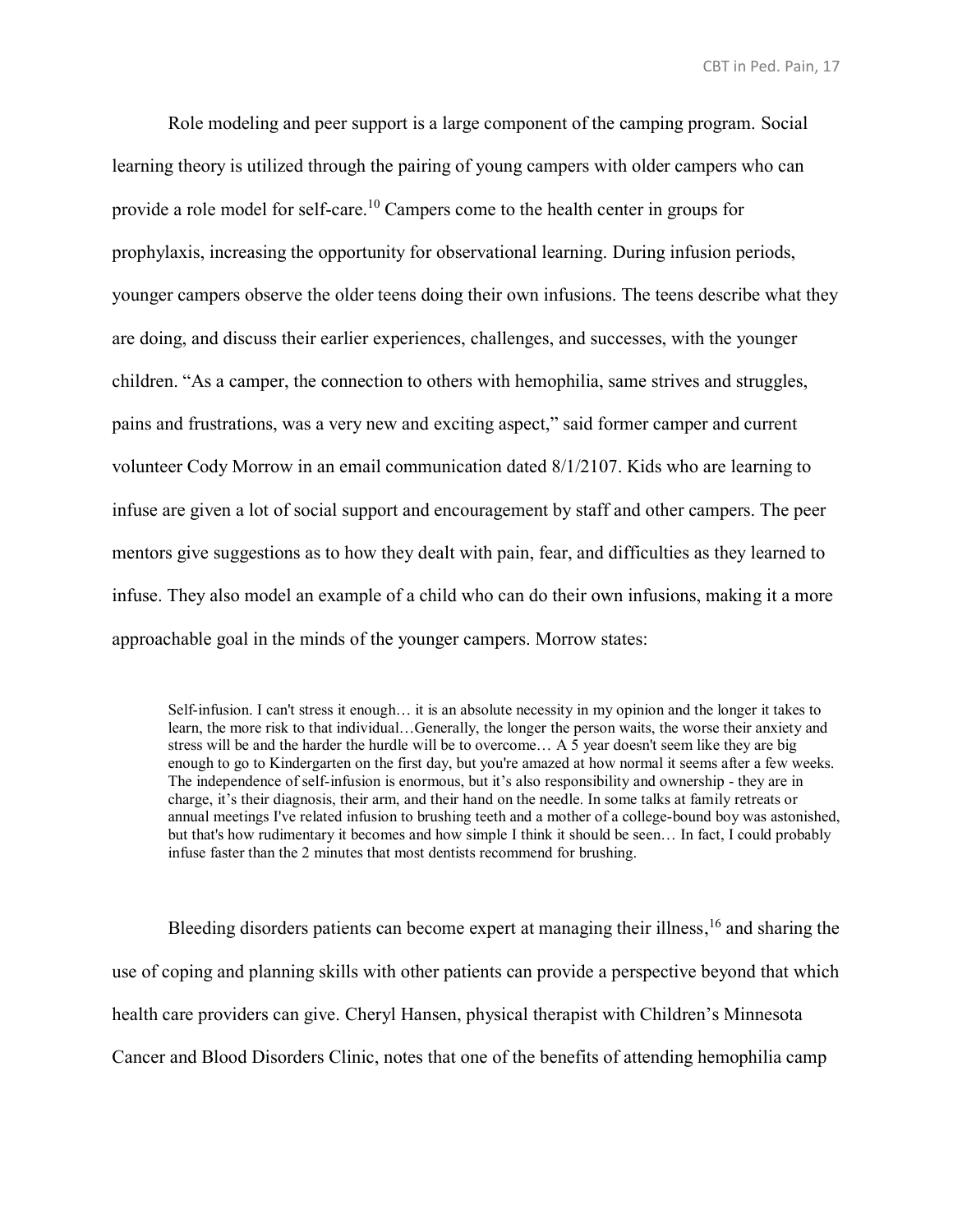is "…realizing that they're not the only ones having day-to-day issues with their disease…They can be around other kids and it helps them feel more normal" (interview, July 14, 2017).

Peer mentoring and camp rituals have become an increasingly formalized part of the program. The *Amazing Race-*style activity paired older campers with younger ones for a series of challenges that incorporated learning about bleeding disorders in a fun, interactive way. This allows campers to gain skills and information that are necessary for them to manage their condition, without detracting from the fun experience of camp. Incorporating activities and mentorship into the structure of the camp also normalizes bleeding disorders as part of the shared experience of campers (Skye Peltier, MPH, PA-C, conversations, July  $9 - 14$ , 2017). When campers attempt their first infusion independently, they can put their name on the "Big Stick", which has become an informal rite of passage at the camp. There is no pressure or requirement for the campers to learn to poke themselves with a needle, but getting on the Big Stick serves as an enticement for many kids to try it, and once they have tried they often feel less fear, less anxiety, and less pain with future needle pokes. The Big Stick represents the use of operant conditioning techniques to facilitate learning and behavioral changes. It is an environmental consequence that is tied to a voluntary behavior of the child.<sup>8</sup> Managing chronic medical conditions, especially ones that involve painful procedures, necessitates a multifaceted approach. Incorporating cognitive behavioral techniques allows the Hemophilia Foundation of Minnesota/Dakotas summer camp to address both the physical and psychological needs of the children attending the camp.

While CBT is often successfully used in clinical practice, research of the techniques can be limited due to weaknesses within the structure of the studies. The Cochrane systematic review articles found problems with the small sample sizes and limited number of studies. The studies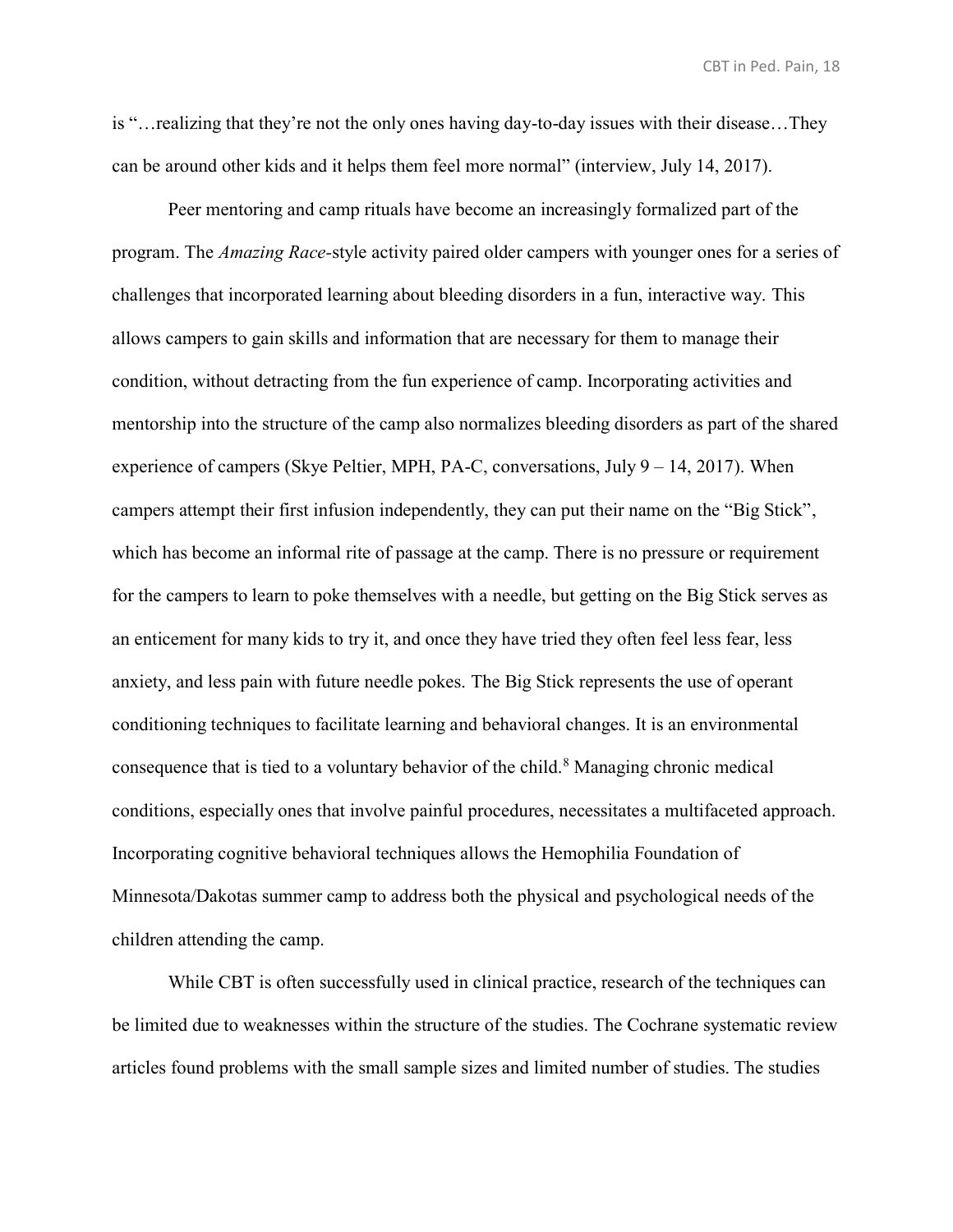are often inadequately powered to draw conclusive results. Many of the studies within the reviews were unclear in reporting of their methodology and outcome data, as in the use of intentto-treat analysis and handling of subject drop-outs. This lack of clarity meant that promising results were downgraded to low or very low-quality evidence. <sup>1,9,13</sup>

The nature of psychological treatments can also create problems in empirical scientific studies. CBT techniques can be more amorphous than the taking of a measured dose of medication, which can be compared to a similar placebo dose. Small sample sizes, heterogeneity at baseline, extreme outliers and multiple testing that may have resulted in a regression toward the mean for the control group were all cited by researchers as possibly affecting results.<sup>2</sup> In one study, waitlisted subjects had to complete assessments which included self-monitoring of their pain symptoms on a regular basis. It is possible that the self-monitoring activity had a change on their behavior.<sup>2</sup> Additionally, all the subjects had been under medical care without finding relief from their pain. Knowing that they had been waitlisted for a treatment may have given them hope for change that manifested as an actual change in their behavior.

CBT techniques also have a considerable amount of overlap. Even if a study explicitly describes the terminology, there can still be questions about the use of the techniques. The use of hypnosis versus the use of relaxation and affirmations was investigated in the study of children undergoing bone marrow aspirations.<sup>15</sup> While the researchers were careful to clearly describe their methods, it is impossible to tell if overlap between the two treatments occurred because the experience was within the minds of the subjects. There is no way to know that a CBT subject was not using any imagery, or that a hypnosis subject was. Ultimately, that may not be important to a child who is facing a necessary but very painful procedure. As a means of quantifying and identifying the most efficacious treatments, however, these differences become more than just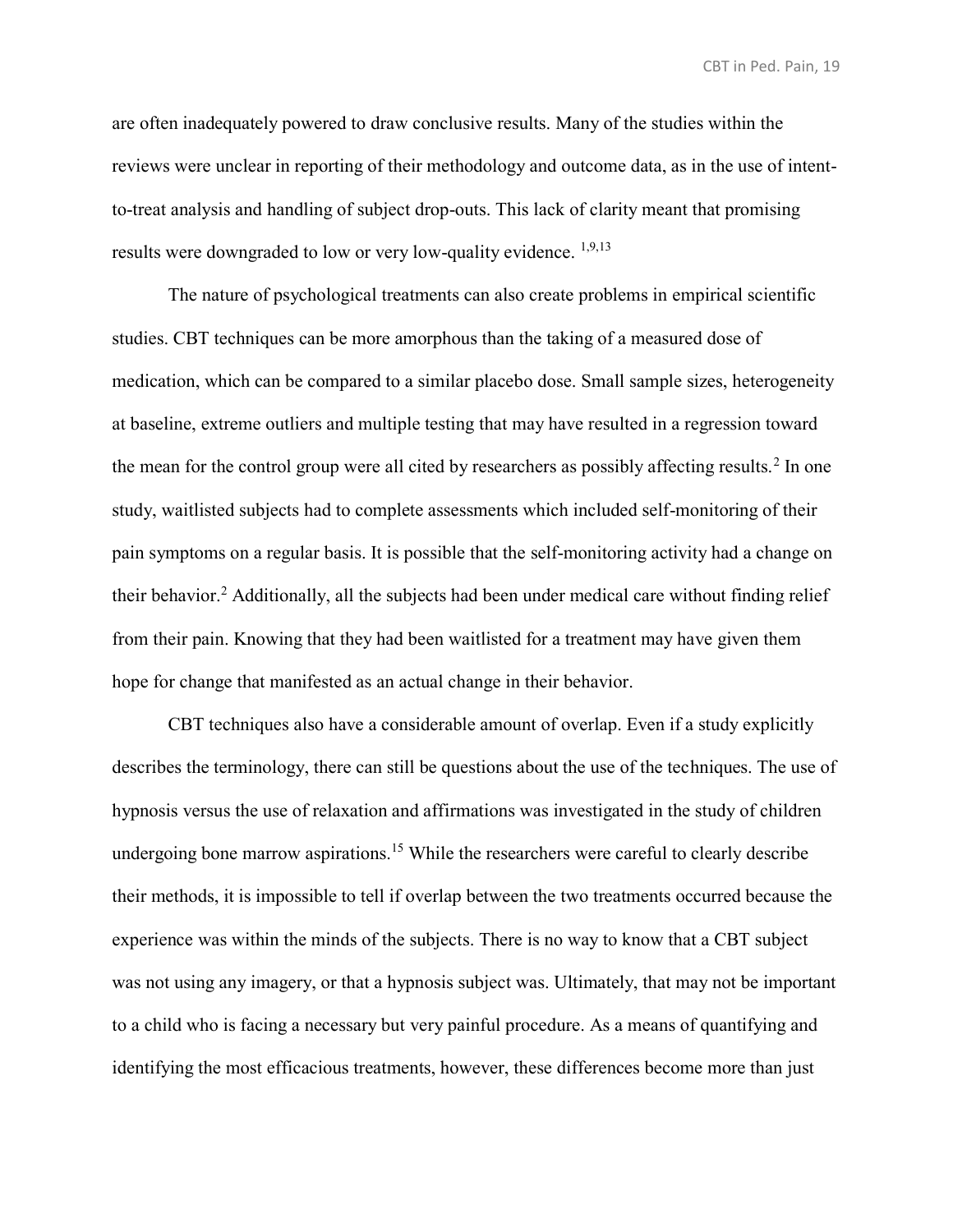splitting hairs. Cognitive behavioral techniques show a promising role in the treatment of many illnesses, but more scrupulous standards are necessary in the development and reporting of the research. While rigorous research is needed to identify the most effective treatment approaches, cognitive behavioral techniques are widely accepted as adjunctive therapy to medical treatment in a variety of settings.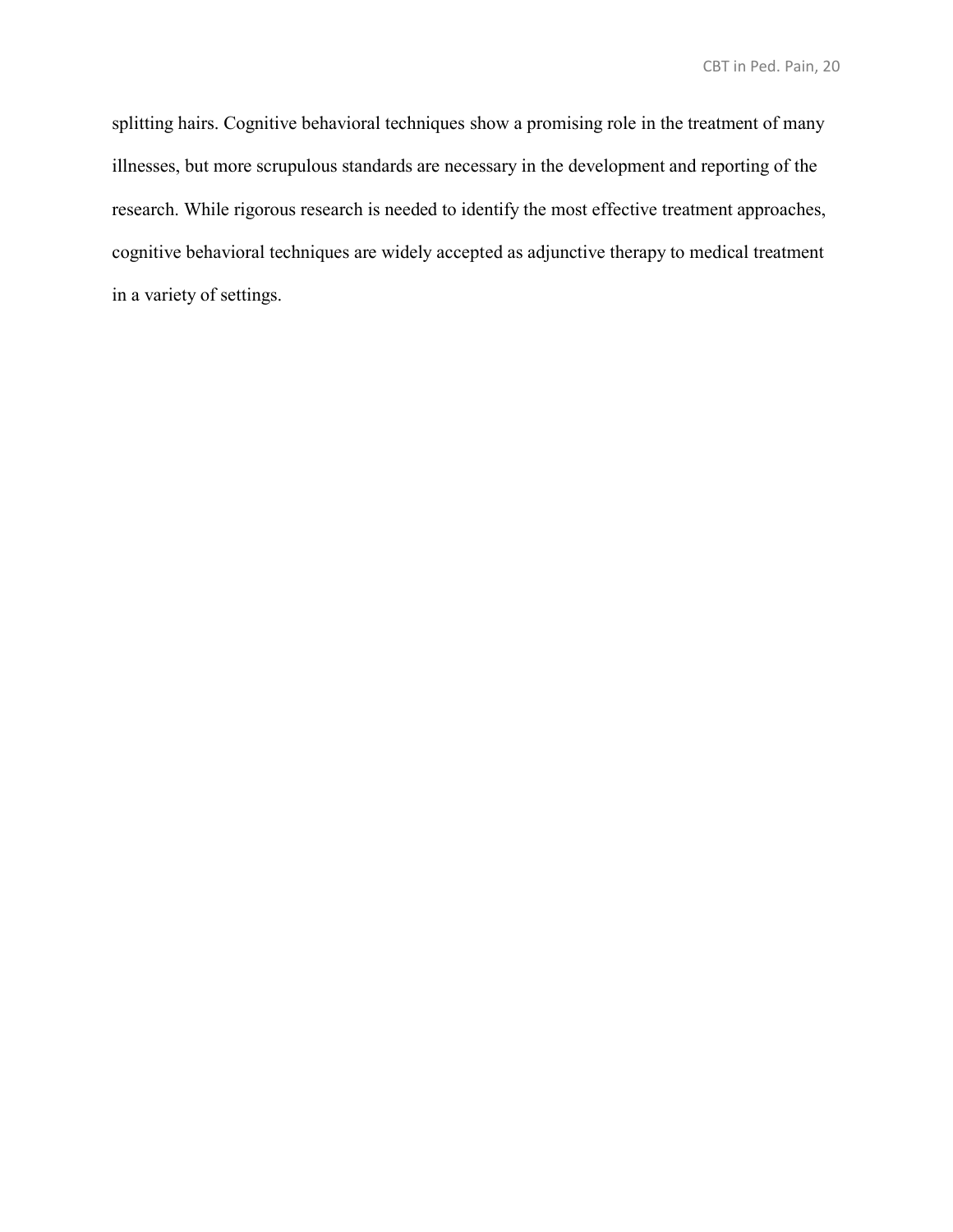#### **Conclusion**

Pain management has increasingly become a focus of concern in patient care. The rise of opioid-related deaths and addiction have caused the health care community to re-evaluate the treatment of pain. As children react differently to medication than adults, we must be additionally cautious in their care. At the same time, we do not want to ignore or undertreat pain in our young patients. Pain can affect neural development and function, can cause emotional distress, and can undermine healing of physical ailments. The use of nonpharmacological treatments, such as cognitive behavioral therapy, can provide a valuable adjunct to treatment. Children who experience chronic medical problems, and the need for ongoing and frequent procedures, often suffer from increased anxiety and pain. For these children, it is especially important to find methods to ameliorate their pain without causing further damage. CBT can be woven into current pediatric care to address these issues. Studies in pediatric populations have shown promising results without the dangers of adverse effects. Further study, utilizing larger samples and rigorous reporting, can strengthen the evidence for this as an adjunctive treatment of pain. Meta-analysis and systematic reviews can be used to increase the power of studies into the use of CBT in smaller treatment settings.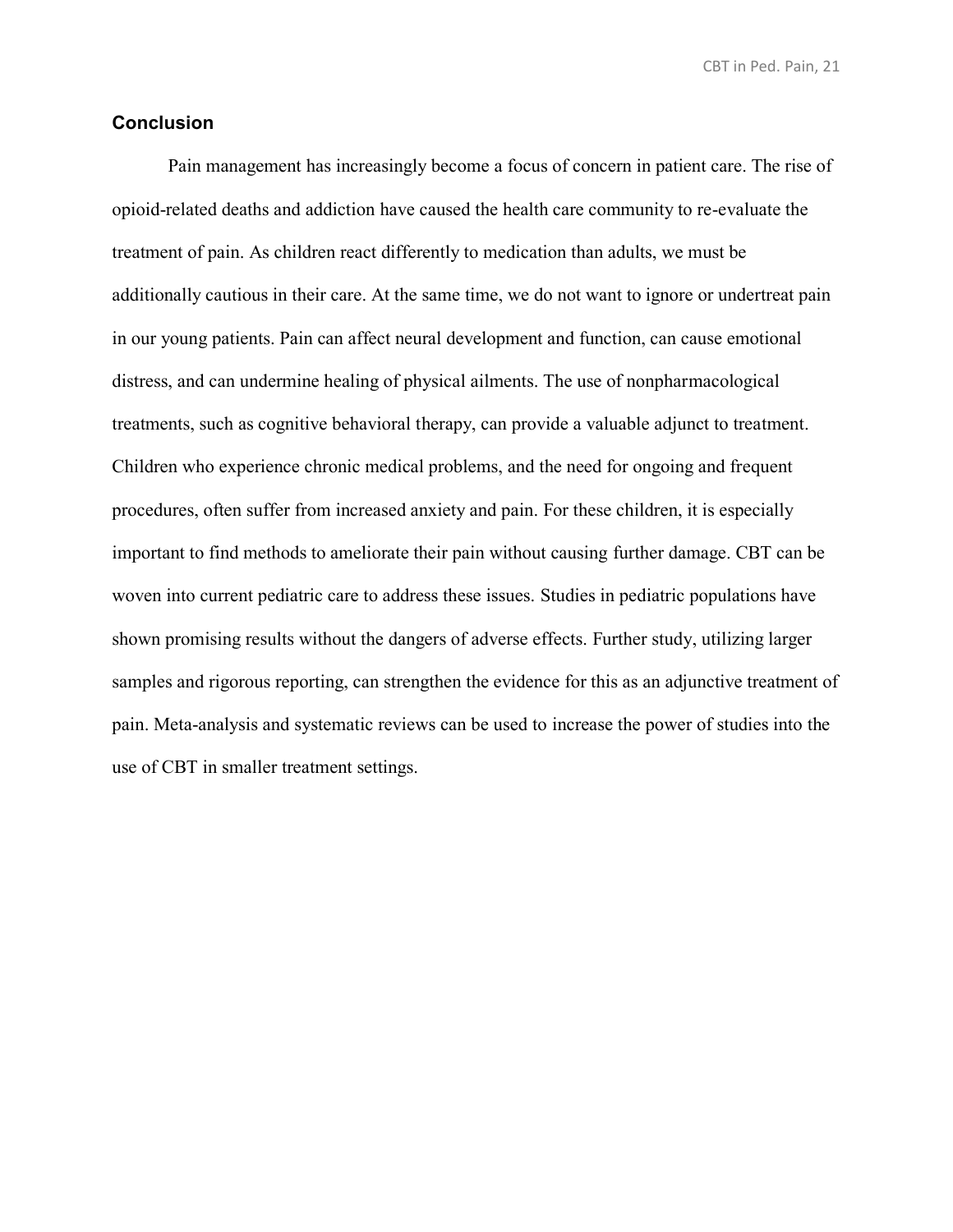#### **References**

1. Coakley R, Wihak T. Evidence-based psychological interventions for the management of pediatric chronic pain: New directions in research and clinical practice. *Children*.

2017;4(2):9. [https://doaj.org/article/2090ffdb26fe4538a1f7a9fcbf1f0f0d.](https://doaj.org/article/2090ffdb26fe4538a1f7a9fcbf1f0f0d) doi:

10.3390/children4020009.

2. Sanders MR, Rebgetz M, Morrison M, et al. Cognitive-behavioral treatment of recurrent nonspecific abdominal pain in children: An analysis of generalization, maintenance, and side effects. *J Consult Clin Psychol*. 1989;57(2):294-300.

3. Khan KAP, Weisman SJM. Nonpharmacologic pain management strategies in the pediatric emergency department. *Clinical Pediatric Emergency Medicine*. 2007;8(4):240-247.

4. Friedrichsdorf SJ. Four steps to eliminate or reduce pain in children caused by needles (part 1). *Pain Management*. 2017;7(2):89-94. doi: 10.2217/pmt-2016-0050.

5. Peltier, S. Bleeding Disorders. Oral presentation at: True Friends Camp Courage North, Hemophilia Foundation of Minnesota/Dakotas; July 10, 2017; Lake George, MN.

6. Powers SW, Jones JS, Jones BA. Behavioral and cognitive-behavioral interventions with pediatric populations. *Clinical Child Psychology and Psychiatry*. 2005;10(1):65-

77. [http://journals.sagepub.com/doi/full/10.1177/1359104505048792.](http://journals.sagepub.com/doi/full/10.1177/1359104505048792) doi:

10.1177/1359104505048792.

7. McLeod, S. A. (2016). Classical Conditioning. Simply Psychology Website. [http://www.simplypsychology.org/classical-conditioning.html.](http://www.simplypsychology.org/classical-conditioning.html) Accessed July 26, 2017.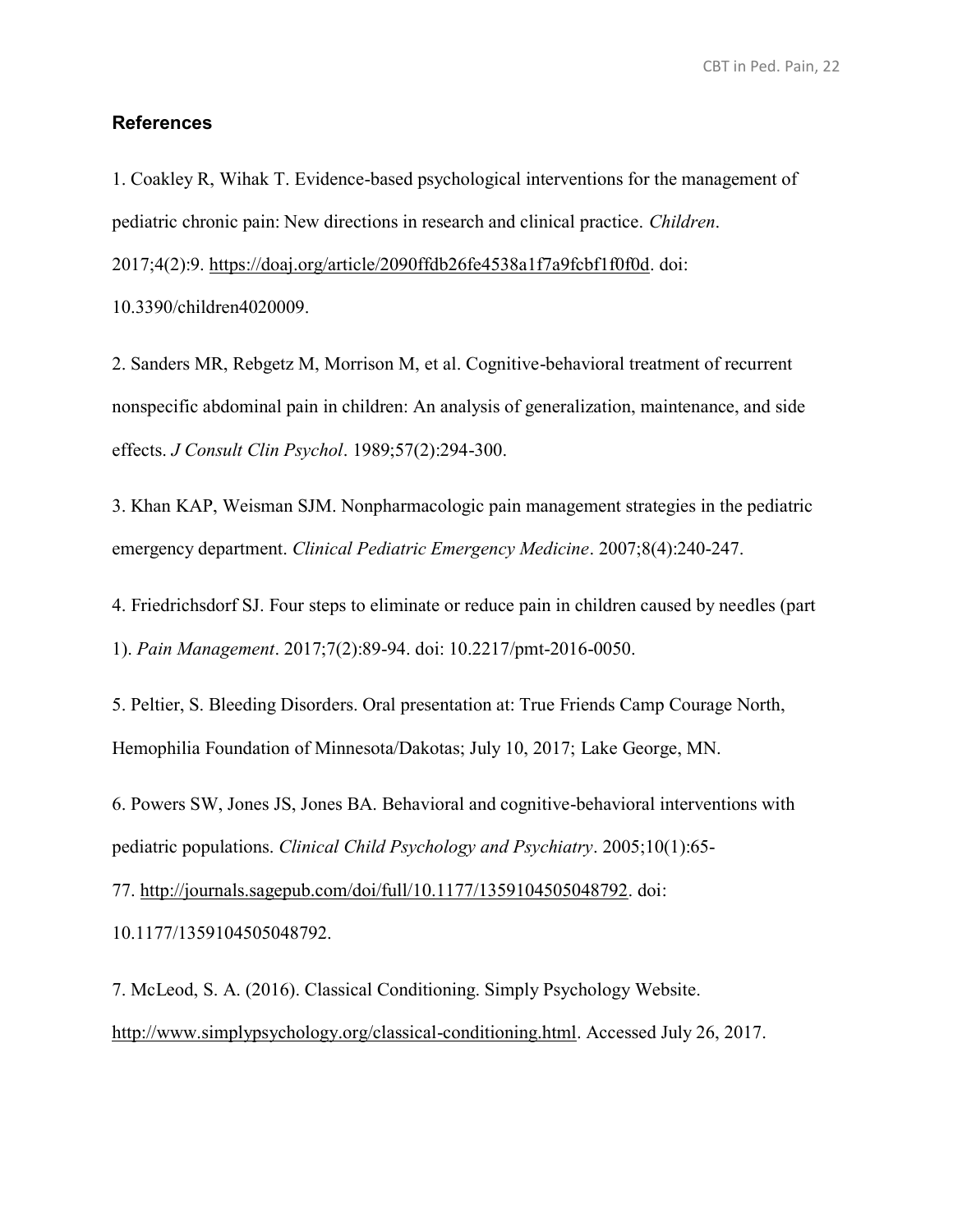8. McLeod, S. A. (2016). Operant Conditioning. Simply Psychology Website.

[http://www.simplypsychology.org/operant-conditioning.html.](http://www.simplypsychology.org/operant-conditioning.html) Accessed July 26, 2017.

9. Eccleston C, Palermo TM, Williams, Amanda C de C, Lewandowski A, Morley S. Psychological therapies for the management of chronic and recurrent pain in children and adolescents. *The Cochrane database of systematic reviews*.

2009(2):CD003968. [http://www.ncbi.nlm.nih.gov/pubmed/19370592.](http://www.ncbi.nlm.nih.gov/pubmed/19370592)

10. McLeod, S. A. (2016). Bandura - Social Learning Theory. Simply Psychology Website. [http://www.simplypsychology.org/bandura.html.](http://www.simplypsychology.org/bandura.html) Accessed July 24, 2017.

11. McLeod, S. A. (2016). Cognitive Theory. Simply Psychology Website.

[http://www.simplypsychology.org/cognitive.html.](http://www.simplypsychology.org/cognitive.html) Accessed July 26, 2017.

12. Palermo, Tonya M Ph D. *Cognitive-behavioral therapy for chronic pain in children and adolescents.* 1st ed. US: Oxford University Press; 2012. [http://lib.myilibrary.com?ID=362547.](http://lib.myilibrary.com/?ID=362547)

13. Fisher E, Law E, Palermo TM, Eccleston C. Psychological therapies (remotely delivered) for the management of chronic and recurrent pain in children and adolescents. *The Cochrane database of systematic reviews*. 2015;3:CD011118. doi:10.1002/14651858.CD011118.pub2.

14. Anie KA, Green J. Psychological therapies for sickle cell disease and pain. *The Cochrane database of systematic reviews*.

2015(5):CD001916. [http://www.ncbi.nlm.nih.gov/pubmed/25966336.](http://www.ncbi.nlm.nih.gov/pubmed/25966336)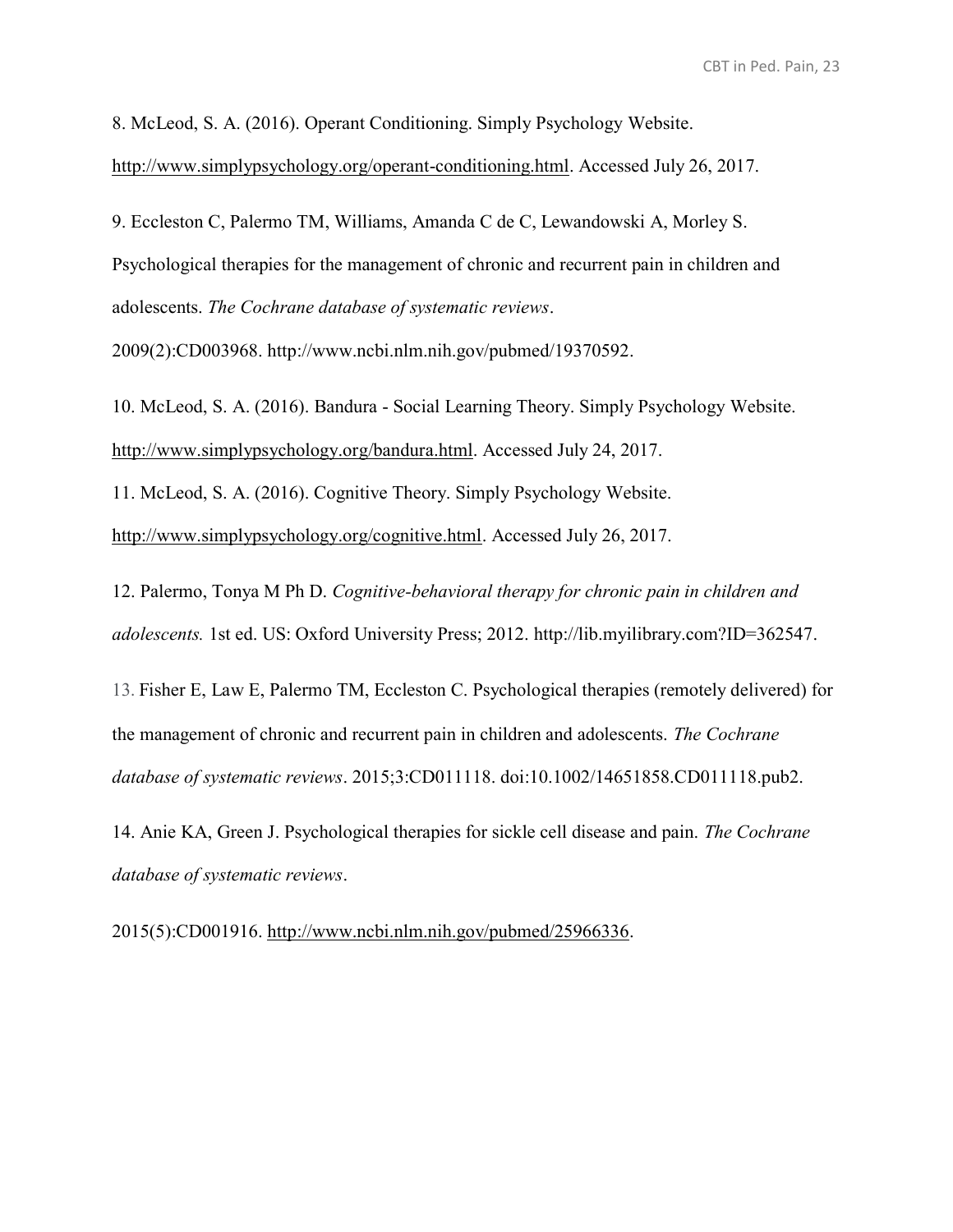15. Liossi C, Hatira P. Clinical hypnosis versus cognitive behavioral training for pain management with pediatric cancer patients undergoing bone marrow aspirations. *Int J Clin Exp Hypn*. 1999;47(2):104-16.

16. Khair K, Meerabeau L, Gibson F. Self‐management and skills acquisition in boys with haemophilia. *Health Expectations*. 2015;18(5):1105-

1113. [http://onlinelibrary.wiley.com/doi/10.1111/hex.12083/abstract.](http://onlinelibrary.wiley.com/doi/10.1111/hex.12083/abstract) doi: 10.1111/hex.12083.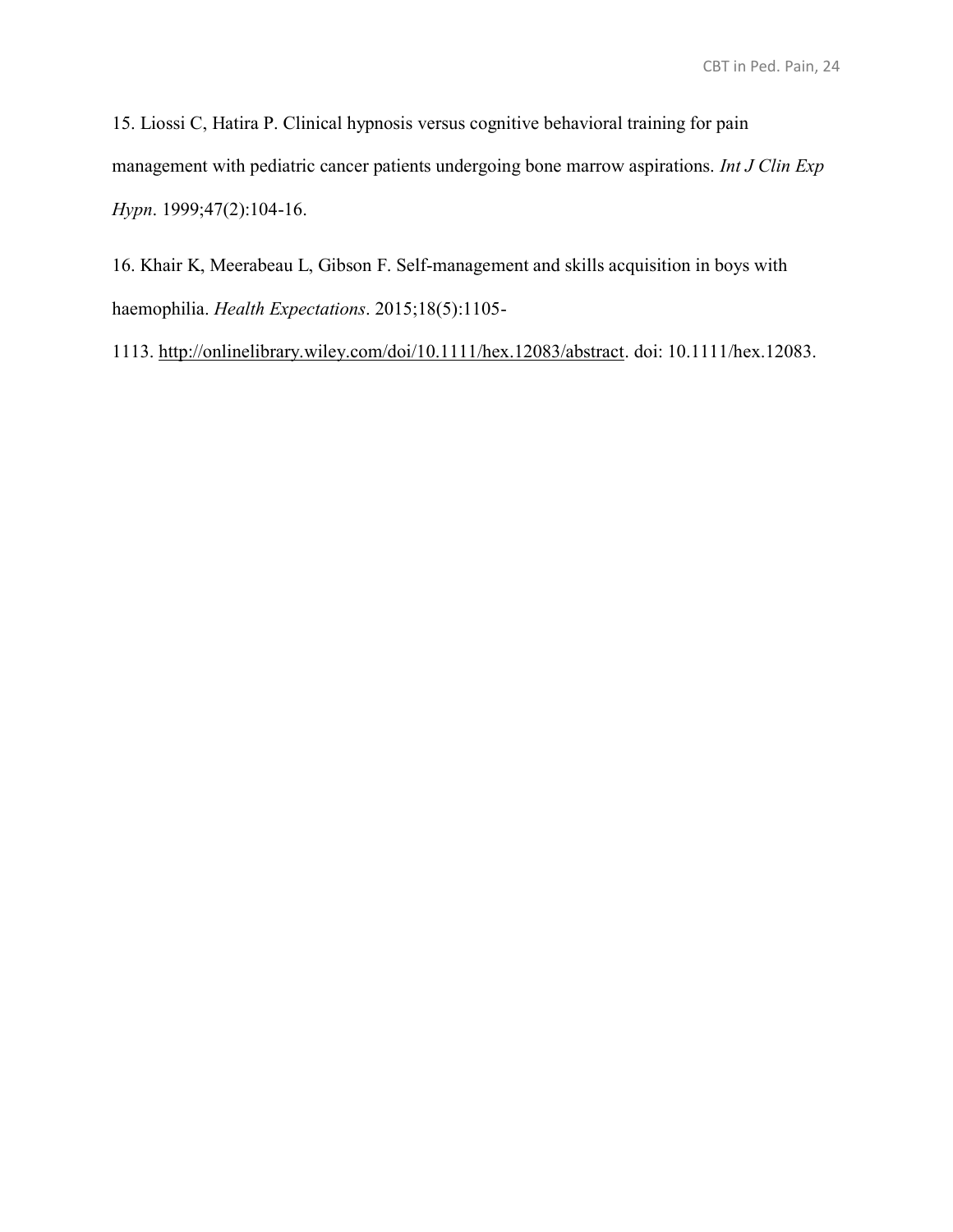# **Appendix A**

Interview questions - staff

1) What are the biggest challenges you see facing children with bleeding disorders?

2) What are the most helpful aspects of hemophilia camp?

3) What techniques do you find helpful in working with children and families with bleeding disorders?

## **Appendix B**

Interview questions – volunteer/past camper

1) What was the most helpful aspect of hemophilia camp?

2) What have been your biggest challenges and successes regarding hemophilia?

3) What would you like to see happen in the treatment of chronic conditions in children, and is there anything that you would change?